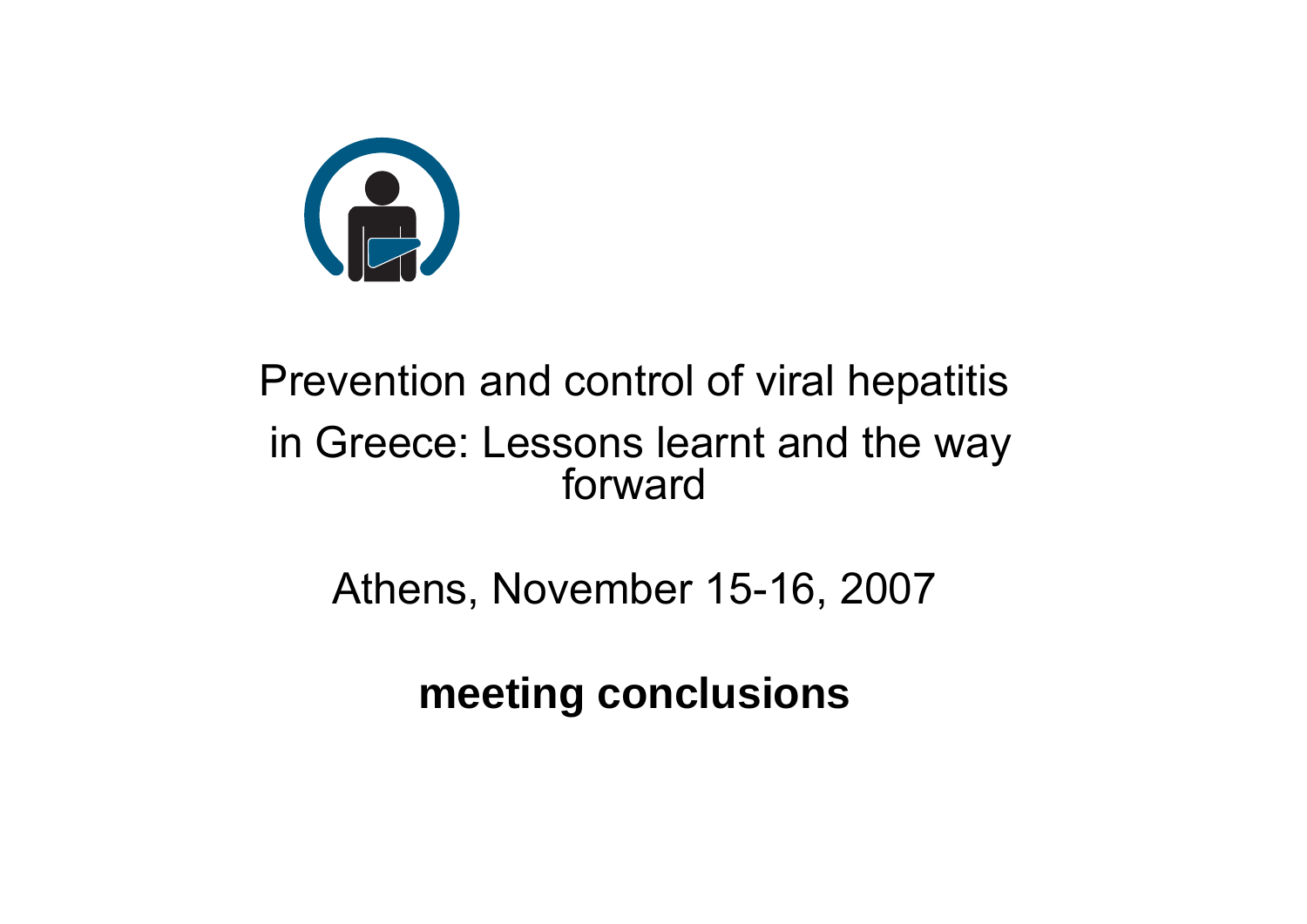## **Objectives**

- Overview of surveillance systems for infectious diseases in Greece;
- Update of the epidemiological situation on viral hepatitis in Greece;
- Evaluation of current prevention and control measures on viral hepatitis in Greece;
- Successes, problems and barriers to overcome, and the way forward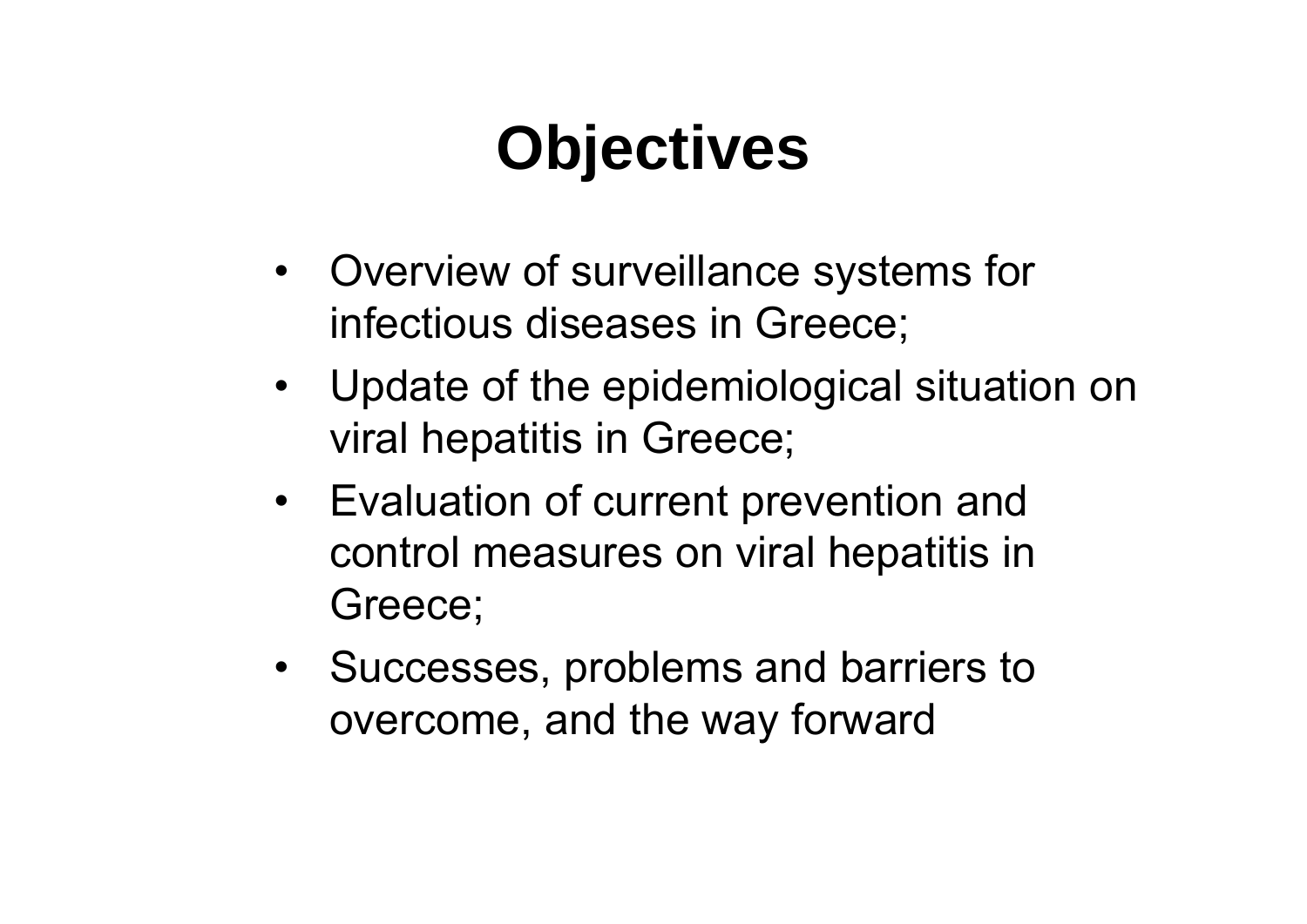## Sequence of conclusions presentation

- •• Organization of health care system in **Greece**
- •Surveillance systems in Greece
- • Diagnostic tools and epidemiology of viral hepatitis
- •Vaccination policies for hepatitis A&B
- Lessons learnt and challenges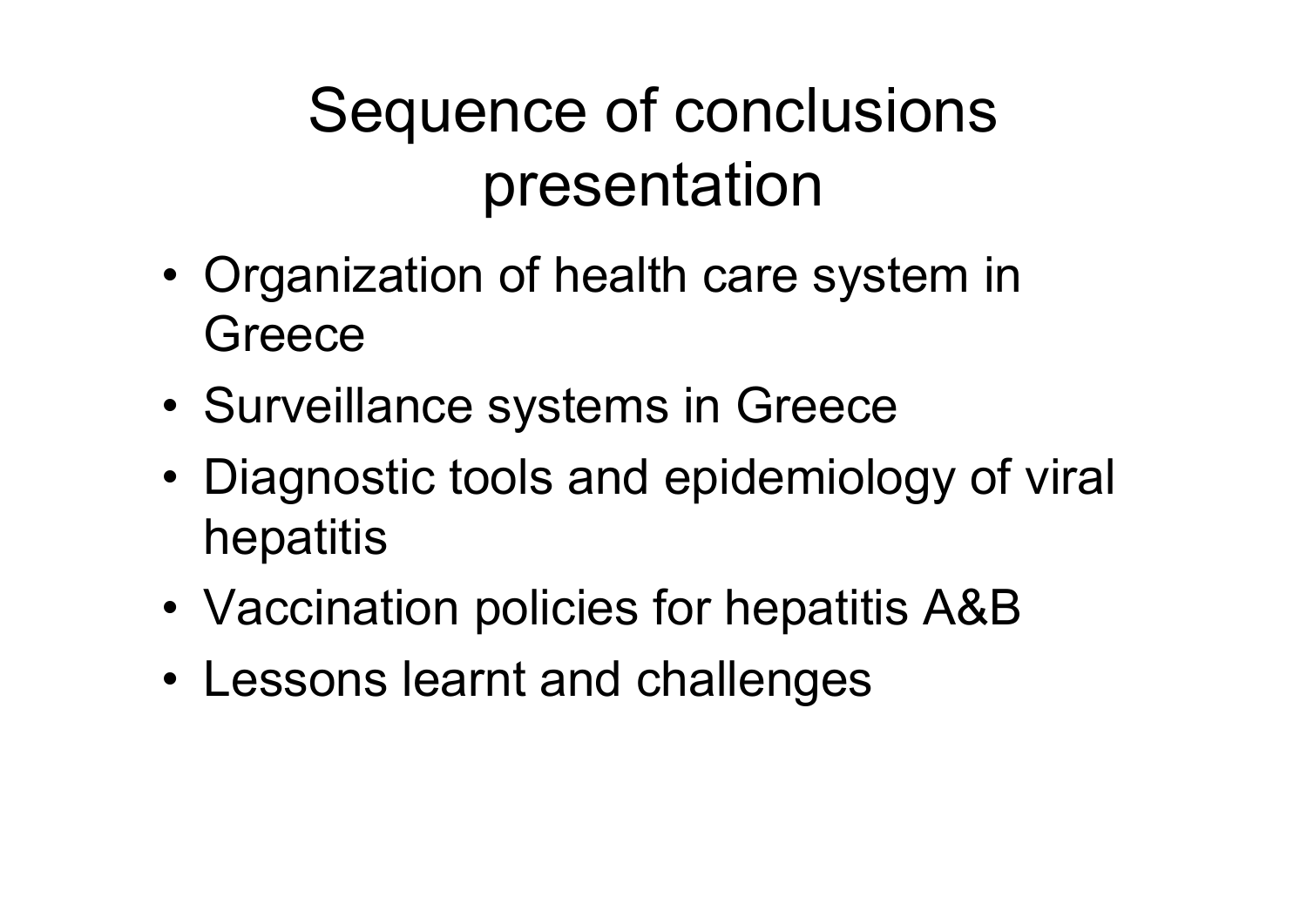#### **Organization of health care system in Greece**

- Complex organization
- Mixed type of health care system with 3 sectors:
	- National Health Services (ESY)
	- Social Insurance Services (mainly IKA foundation)
	- Private Sector
- Primary HC centres developed mostly in rural areas, as part of NHS
- In urban areas:
	- IKA funded services
	- Large private sector large number of private doctors and diagnostic centres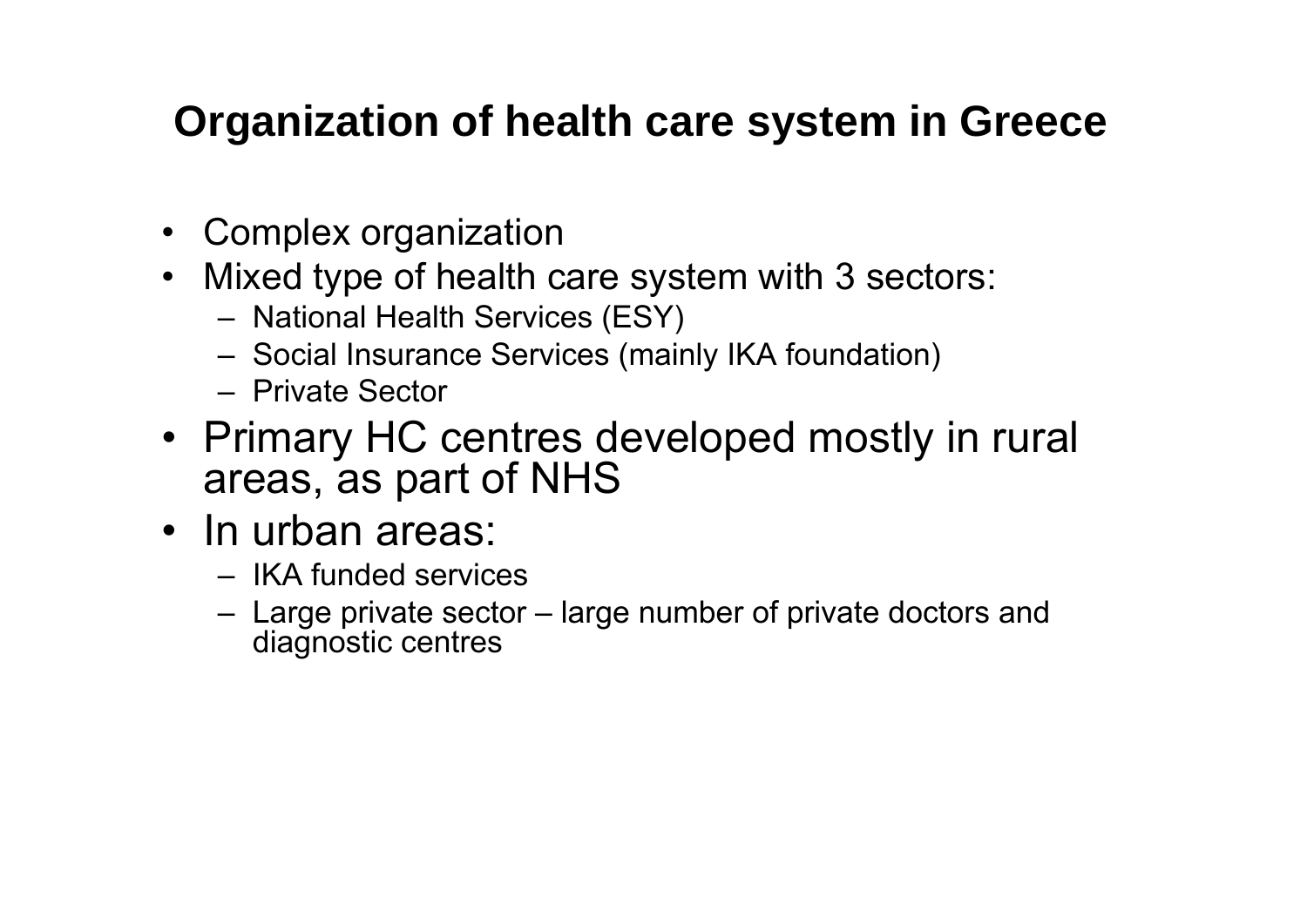#### **Organization of health care system in Greece**

• Hospitals: 44% public (larger), 54% private (smaller); but beds: 69% public, 28% private; meeting the WHO requirement for beds/population

• Ratio public/private expenditure has evolved to approx. 50/50, but public expenditure is mainly for hospitals, while private expenditure is mainly for primary HC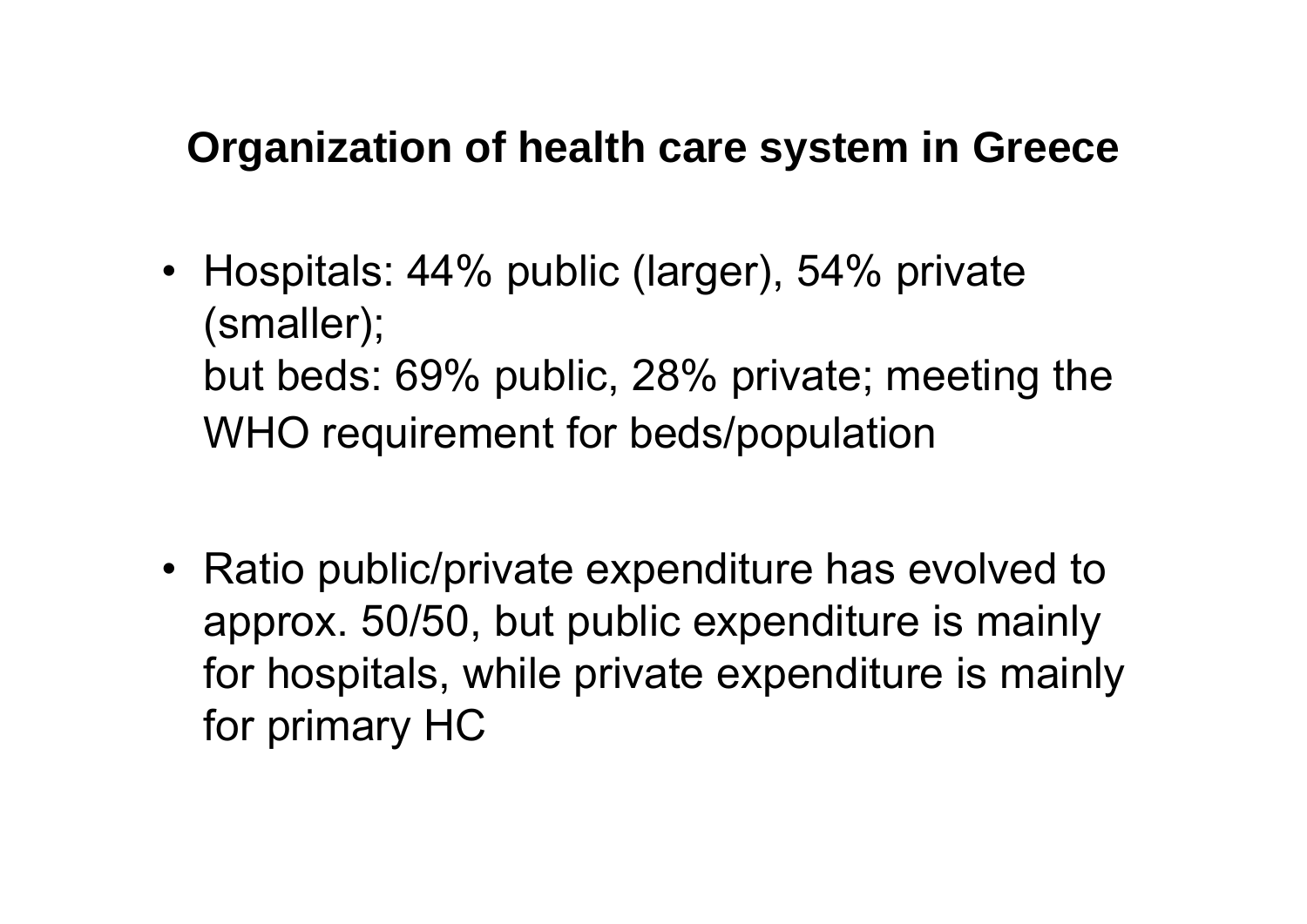#### **Organization of health care system in Greece**

• Greece has the lowest level of public health expenditure in Europe, leading to:

**International Contract Contract Contract Contract Contract Contract Contract Contract Contract Contract Contra** 

- – Social/health inequalities in the access to health services (unorganized primary HC)
- fragmented responsibilities between ministries, eg prevention; poorly regulated private sector (no evaluation and no control)
- $-$  inadequate management of health care resources (eg nurse shortage, political management of hospital)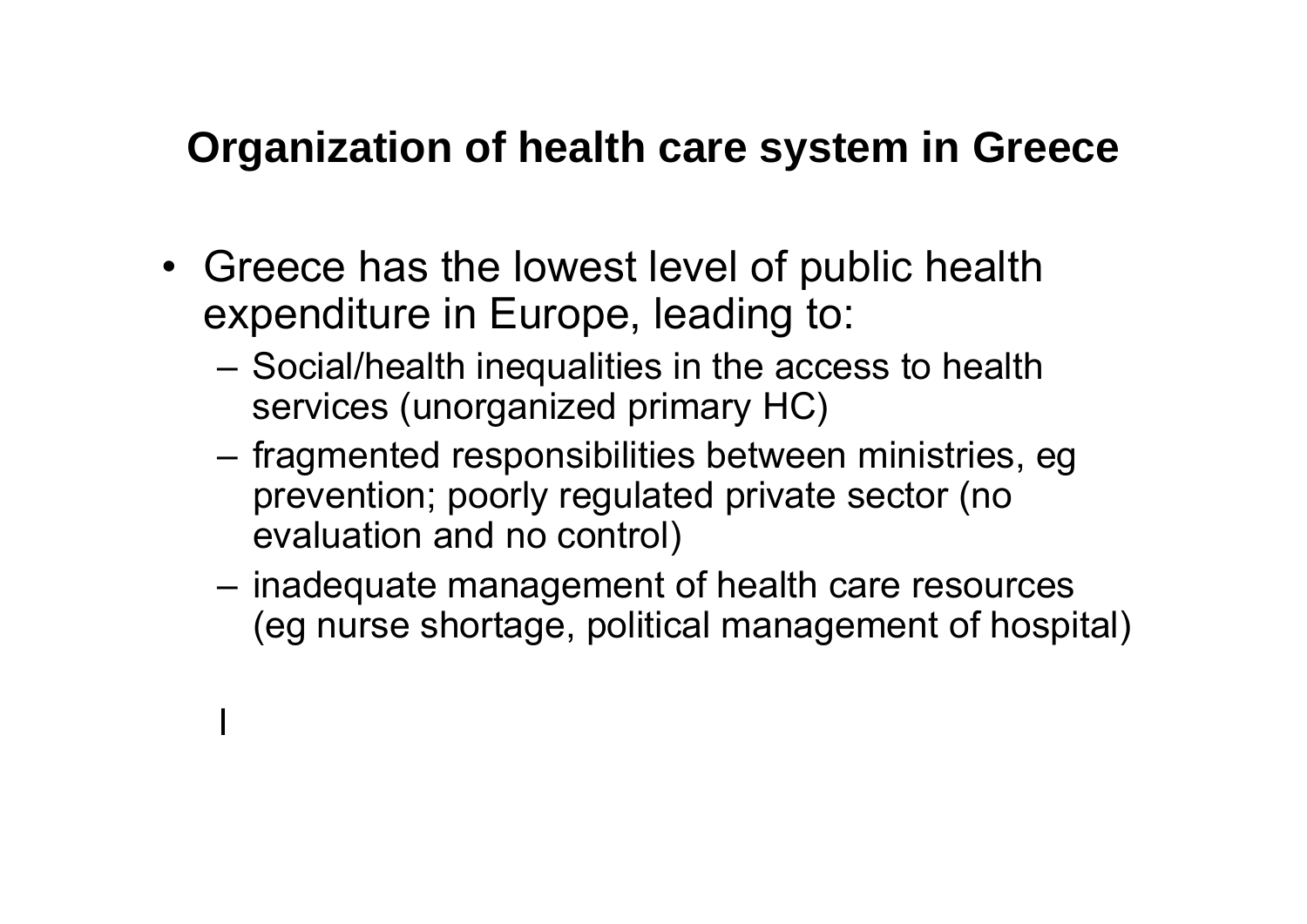#### **National Program for Viral Hepatitis prevention and control (HCDCP/KEELpno)**

- HCDCP independent centre (established in 1992) responsible for :
	- surveillance and control of infectious diseases in Greece, with focus on viral hepatitis, eg HEPNET cohort study for HBV and HCV
	- implementation of immunization recommendations, eg HAV and HBV
	- – $-$  education and training
	- – $-$  guidelines for medical management, eg treatment and improvement of HBV and HCV patient healthcare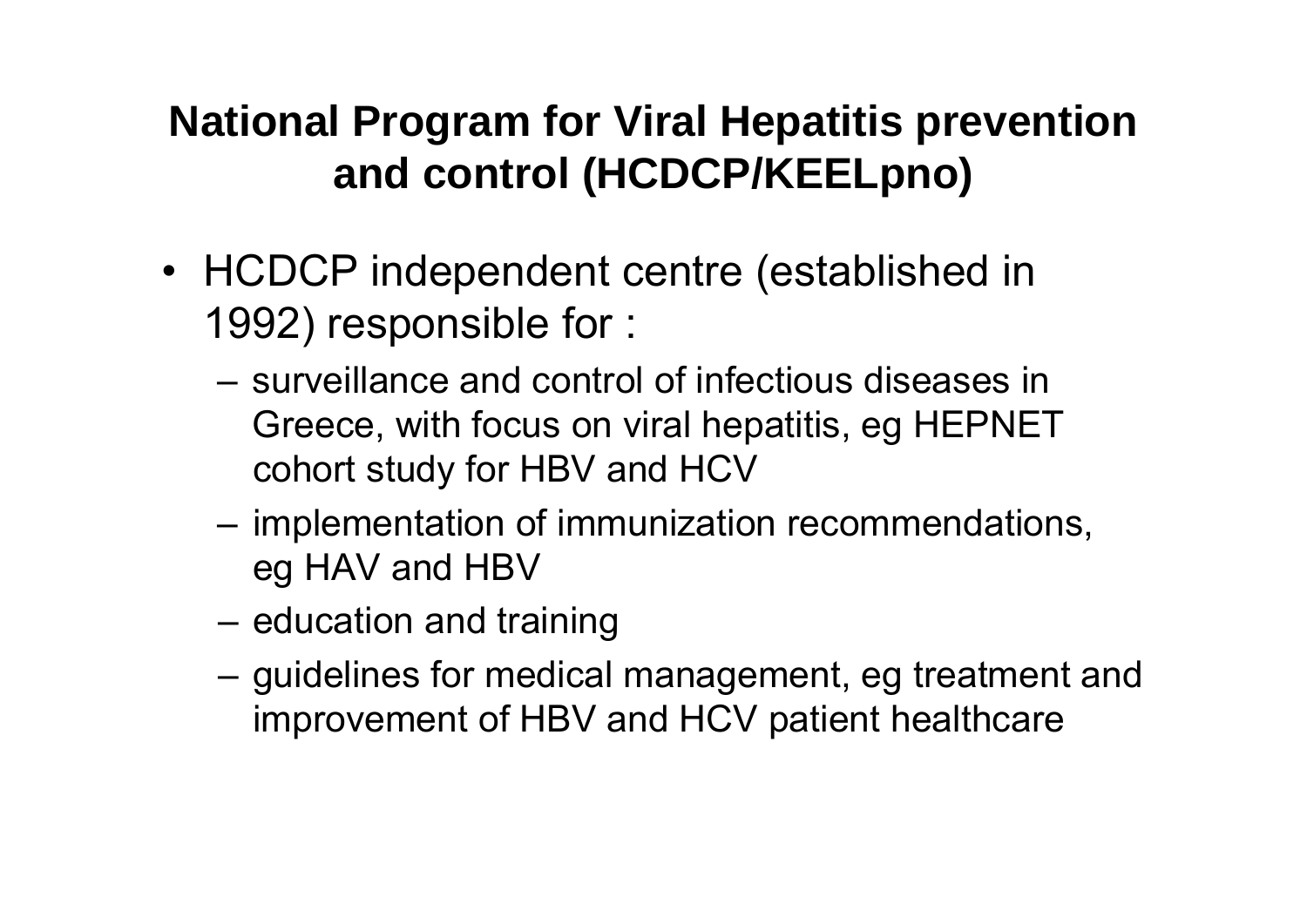#### National Board of Immunization (NBI)

- • NBI:
	- Advisory Committee to Greek MOH
	- Members mainly paediatricians (but also responsible for adult recommendations)
	- Reviews Immunization program (new vaccines) and recommendations for targeted patient groups
	- –Ensures availability and distribution of vaccines
	- – Responsible for report of vaccine related safety issues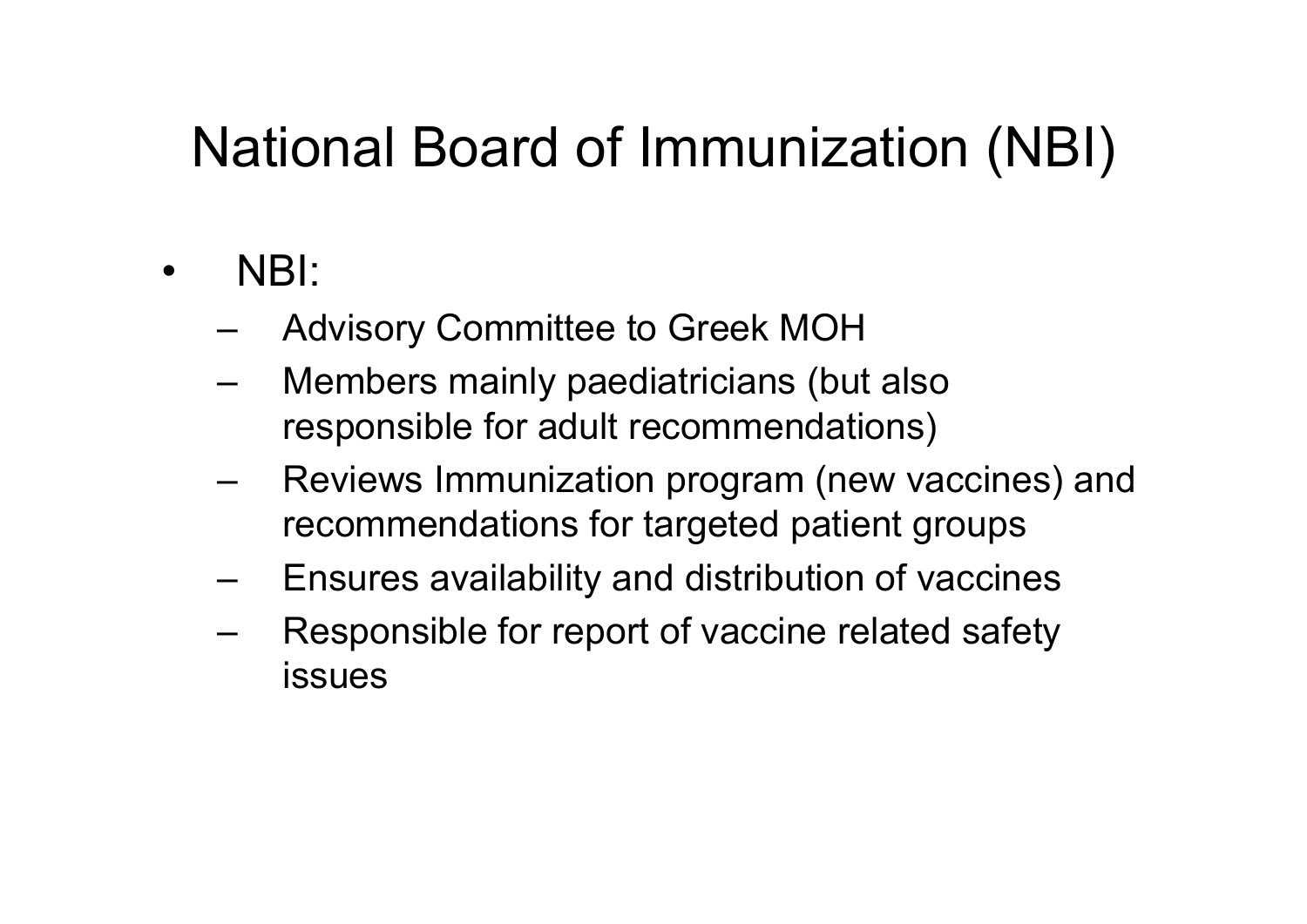#### Overview of HBV Immunization program in Greece

- 1982: risk group vaccination
- •1993: start campaign for UMV
- 1998: hepatitis B vaccine in national programme
	- 2,4,6-18 Mo
	- birth dose + 1-2,6-18 Mo for infants of HBsAg+ mothers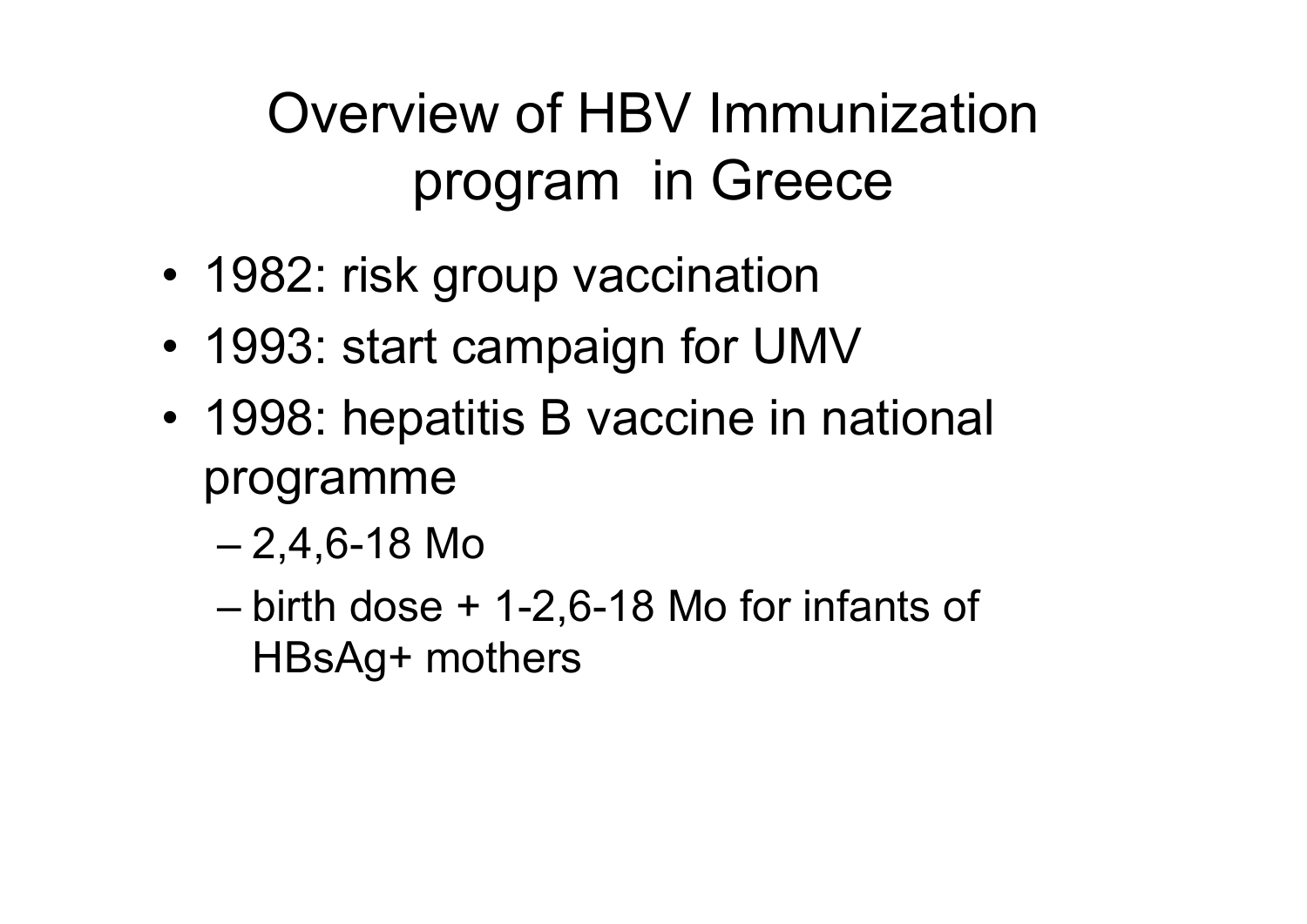#### Overview of HAV Immunization program in Greece

- 1995: HAV vaccine available
- •Recommended for risk groups
- Recommended but not included in NIP
- Havrix, Vaqta, Epaxal
- 1/3 of children vaccinated
	- Most private pediatricians vaccinate at entrance in DCC
- targeted versus UVM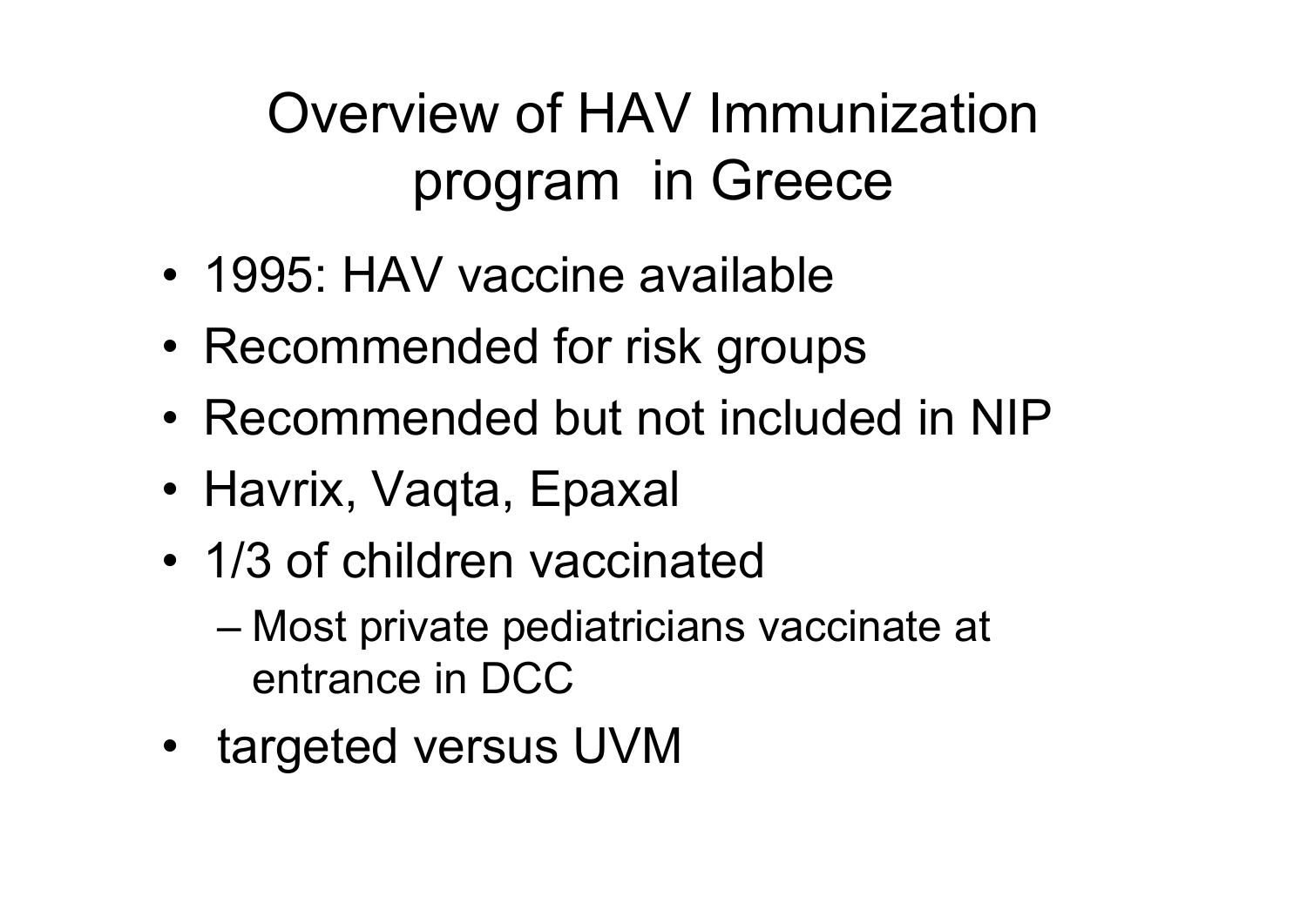# HAV vaccination policy

- Difficult to estimate the disease burden
	- Asymptomatic
	- Underreported in surveillance system
- Natural immunity higher in the North, vaccination coverage higher in central and South
- HAV vaccine widely used, but not necessarily for those that need it most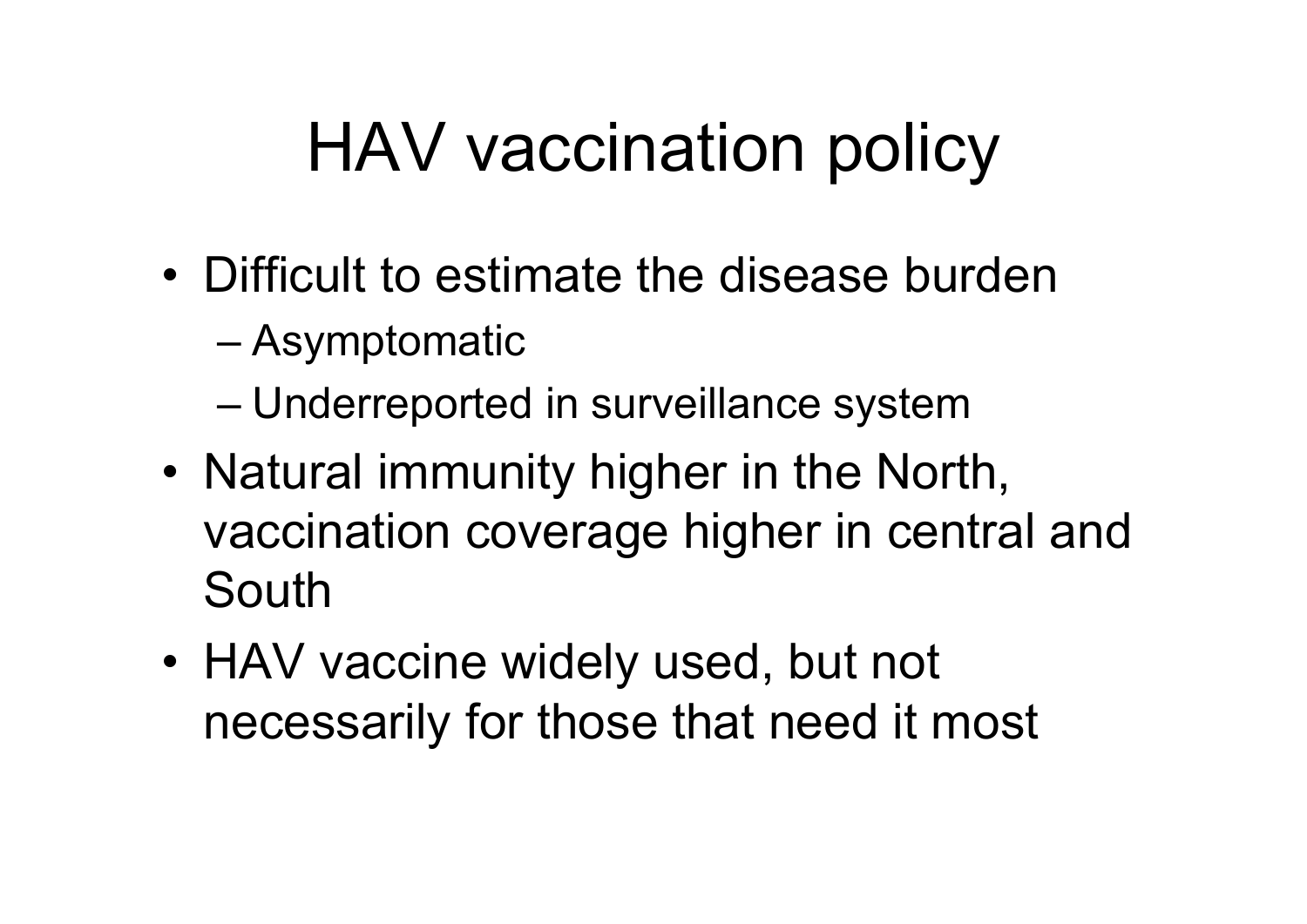# HAV vaccination policy

- • What is the way forward?
	- New cost-effectiveness studies to assist decision making process (incl. indirect costs, herd immunity effect, …)
	- Introduction in the NIP?
		- Competition with introduction of other vaccines: HPV, varicella, pneumo, rota, …
	- Extend targeted policy to other risk groups: immigrant children, …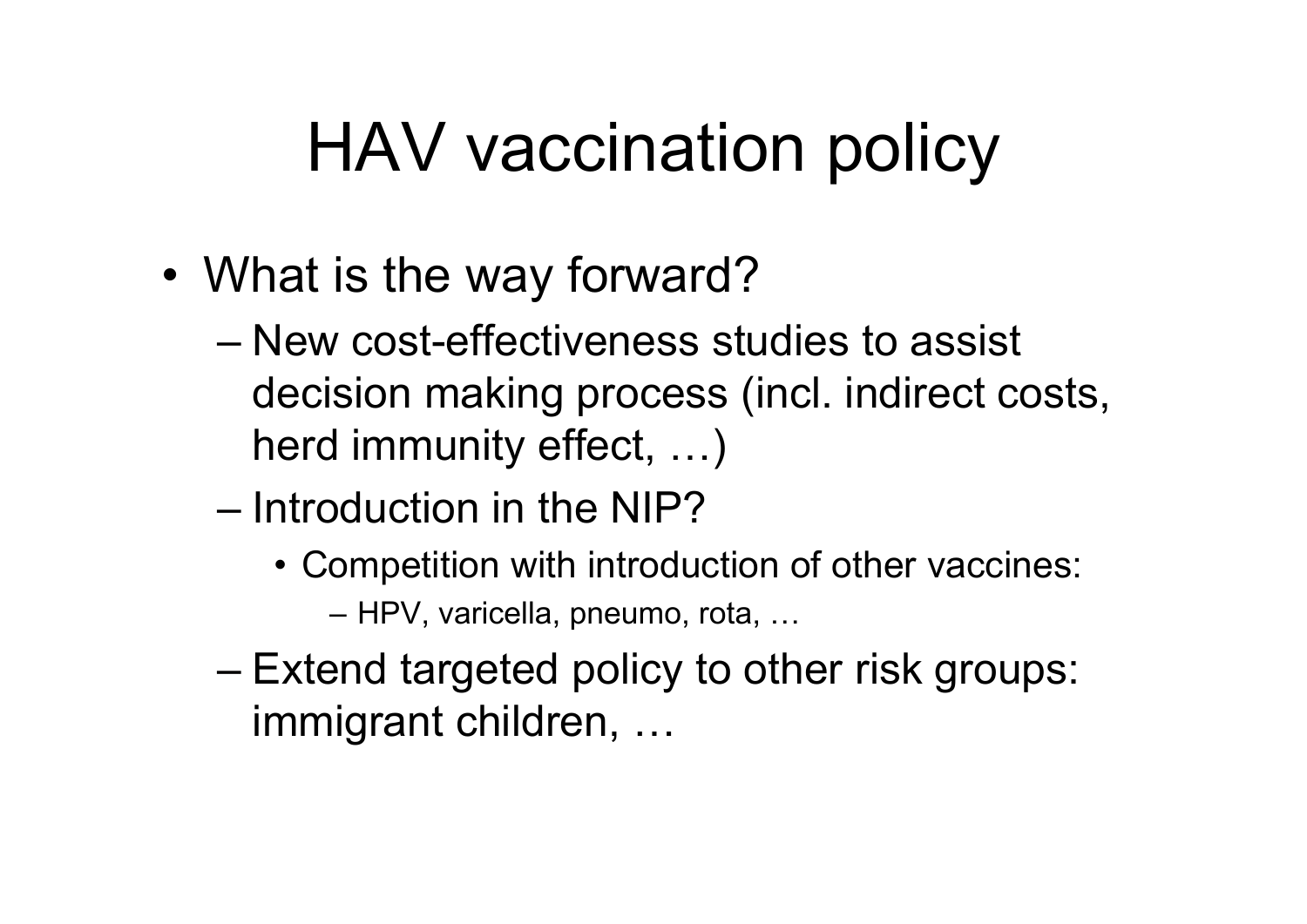#### Viral Hepatitis Surveillance in Greece (HCDCP)

- Objective: Disease identification, monitoring and prevention
- Mandatory notification system for selected diseases (based on case definition and standardized notification form on a weekly basis)
- Notification mainly from hospitals, but considerable non-compliance from physicians leads to major under reporting
- Future possibility: introduction of a separate laboratory notification system for viral hepatitis infections (asymptomatic versus symptomatic)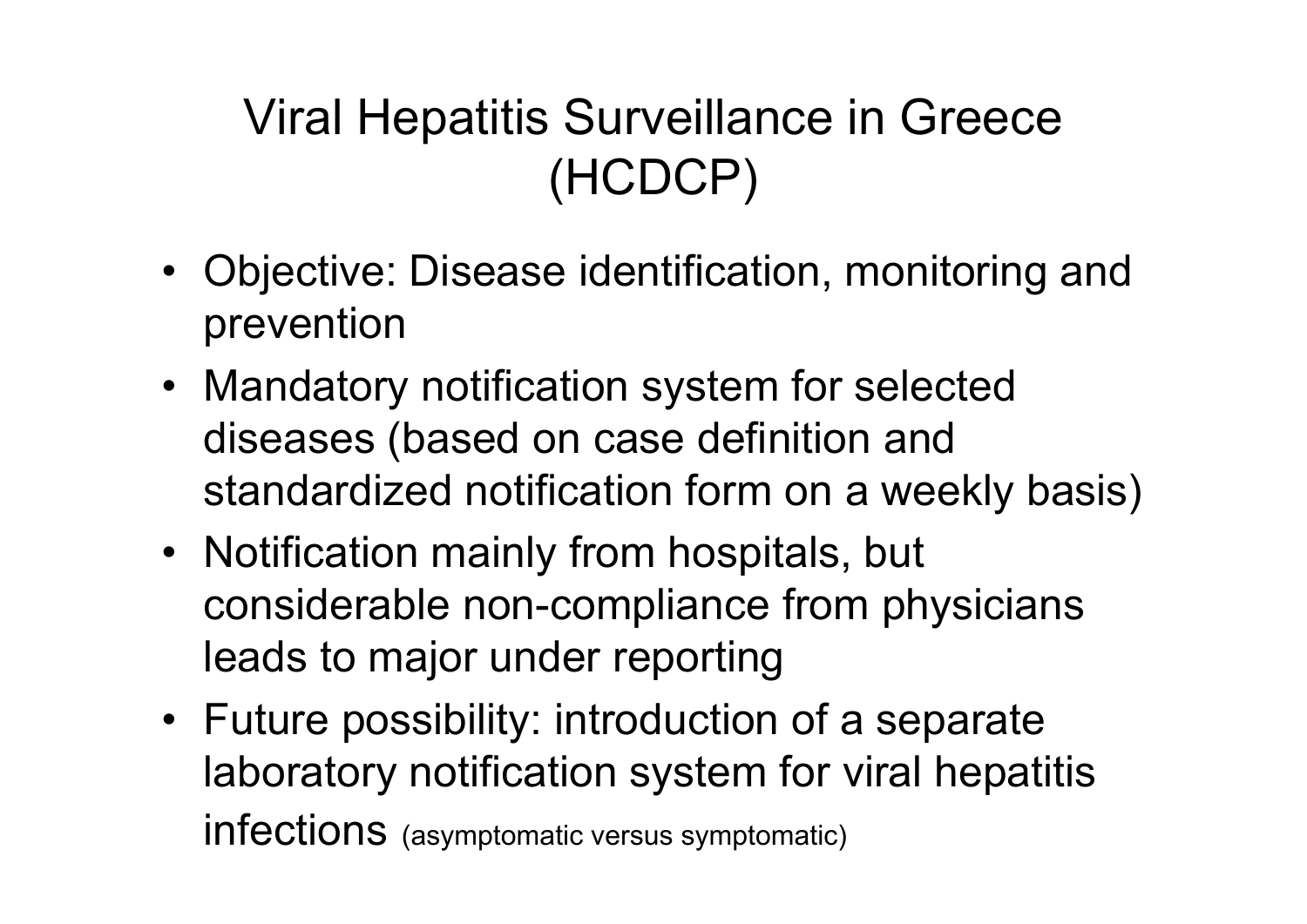Experience from Surveillance of infectious diseases during the Olympics

- enhanced surveillance systems (daily reporting) and new syndromic surveillance system implemented
- SOPs for data interpretation
- significant expertise built among the staff of the **HCDCP**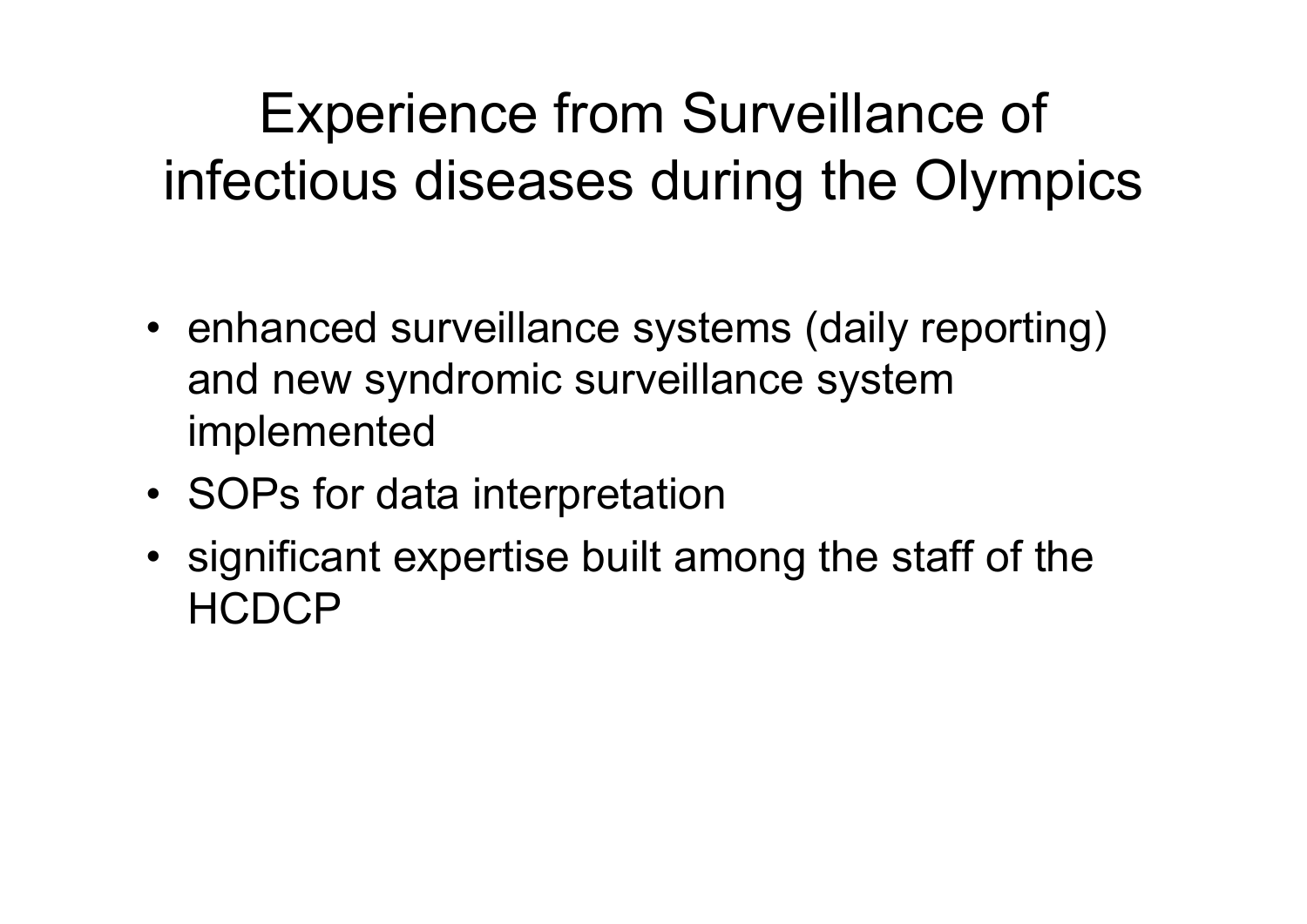#### **HAV and HBV vaccination uptake in child population of Greece – National survey 2006**

- Vaccination largely carried out in private sector (67% hepB –88% hepA)
- Results valid for responders
- HepB
	- High vaccination coverage in young school-children (95%) but less in adolescents (85%)
	- Evenly distributed coverage among regions
	- Good coverage of immigrants (except Greek Roma children)
	- Delay in starting vaccination / completing primary course
- HepA
	- not included in NIP
	- vaccination coverage in young school-children 37% and adolescents 22%, with large differences in coverage between regions and social groups; high risk groups (minorities) vaccinated less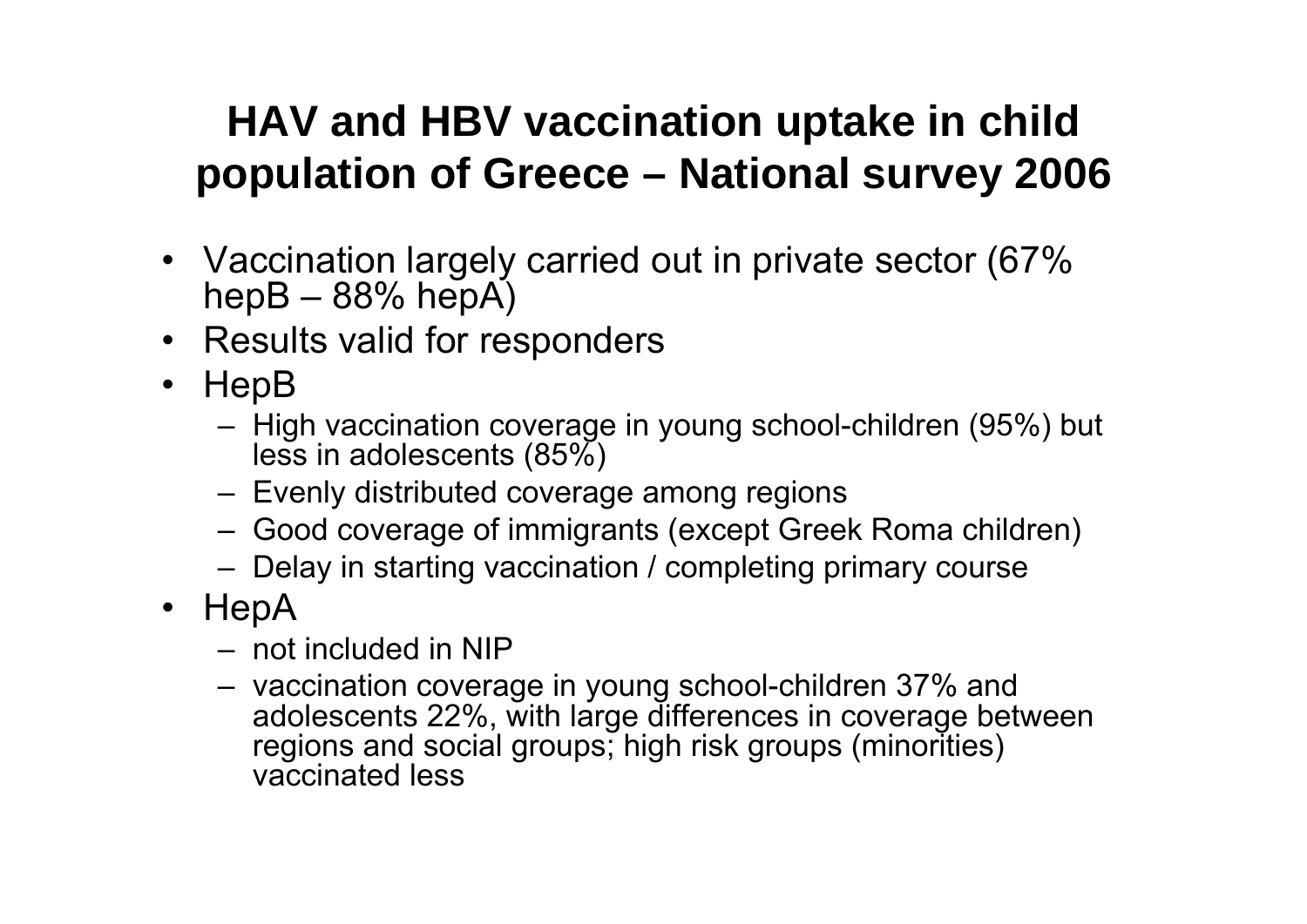### Migration and viral hepatitis

- Immigrants account for 7-10% of Greek population, mainly from Albania, other Balkan countries and former USSR countries, leading to a change in HBV and HAV epidemiology in Greece
- •No routine serological testing performed
- $\bullet$  Higher prevalence levels: eg up to 22% HBsAg+ in Albanian immigrants, 96% HAV+ among Albanian pregnant women, up to 2.3% HCV+ in immigrants living in Athens
- • Implications for immunization policies
	- Need to reinforce HAV vaccination in susceptible children of immigrant families travelling back to home country for vacation
	- Need to implement early HBV vaccination of infants and catch up of children and adolescents of immigrants with chronic HBV infection
- Prevalence data among immigrants is underreported because only available for legal individuals – and in a fragmented way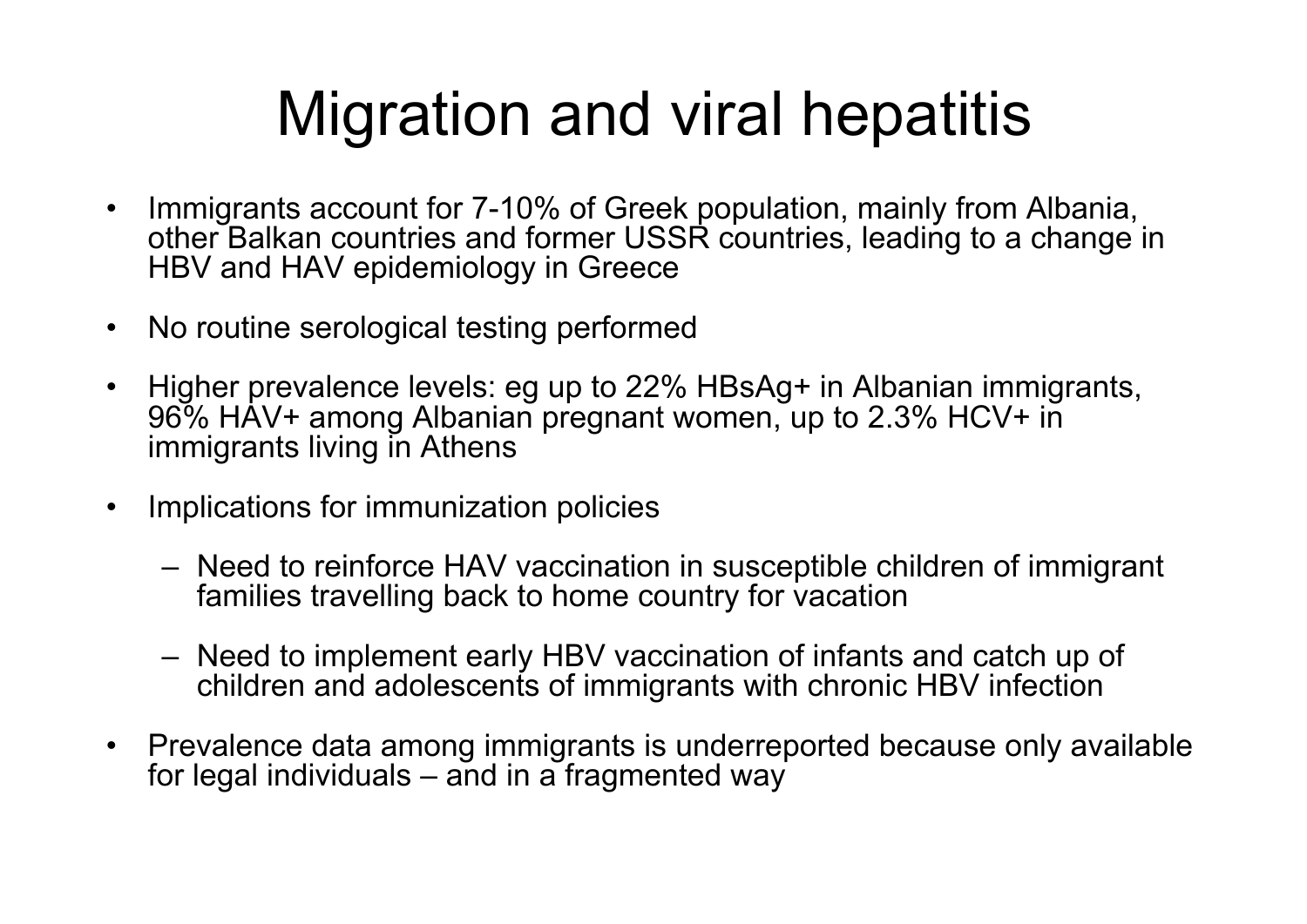## Surveillance in Blood Bank

- implementation of ID-ΝΑΤ technology, in addition to serology, reinforces the safety of blood supply, supporting the value of establishing NAT as a routine screening test
- implementation of NAT technology is particularly relevant for occult blood infection (OBI) cases, missed by HBsAg screening
- the clinical significance of OBI and the impact on donor management should be further studied in order to fully assess the benefit of NAT testing in terms of reduced morbidity and mortality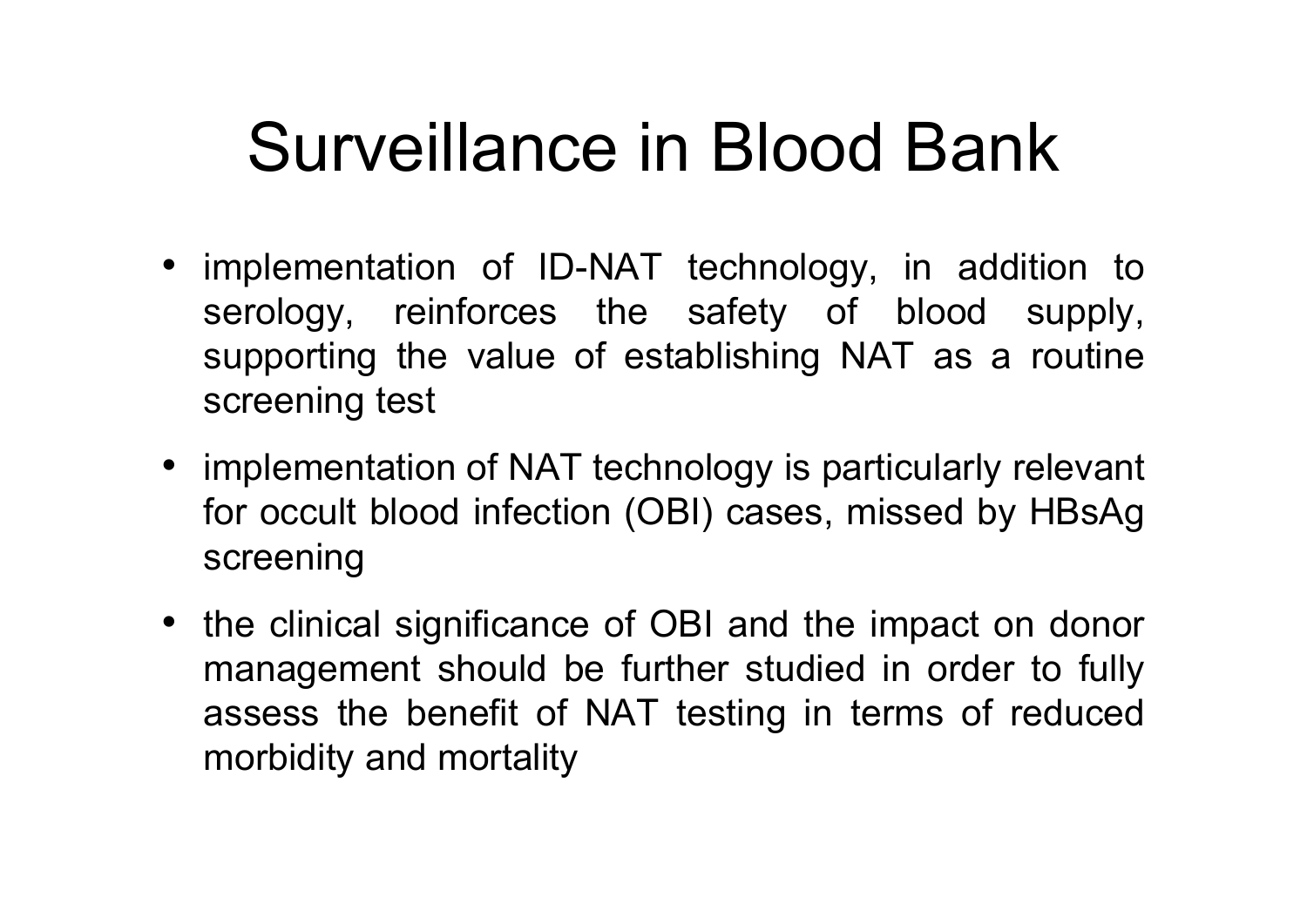#### Epidemiology of HAV in Greece

- No reliable national data on disease burden (high variability of results from small studies) and significant underreporting
- Overall HAV incidence is decreasing over time.
- Greece is a country of intermediate HAV endemicity, with higher incidence in the Northern part, rural versus urban and minorities
- Surveillance data showed age shift
- Up to 17.9% of unvaccinated children 1-14 yrs (2007) with past natural infection warrants the implementation of UMV against HAV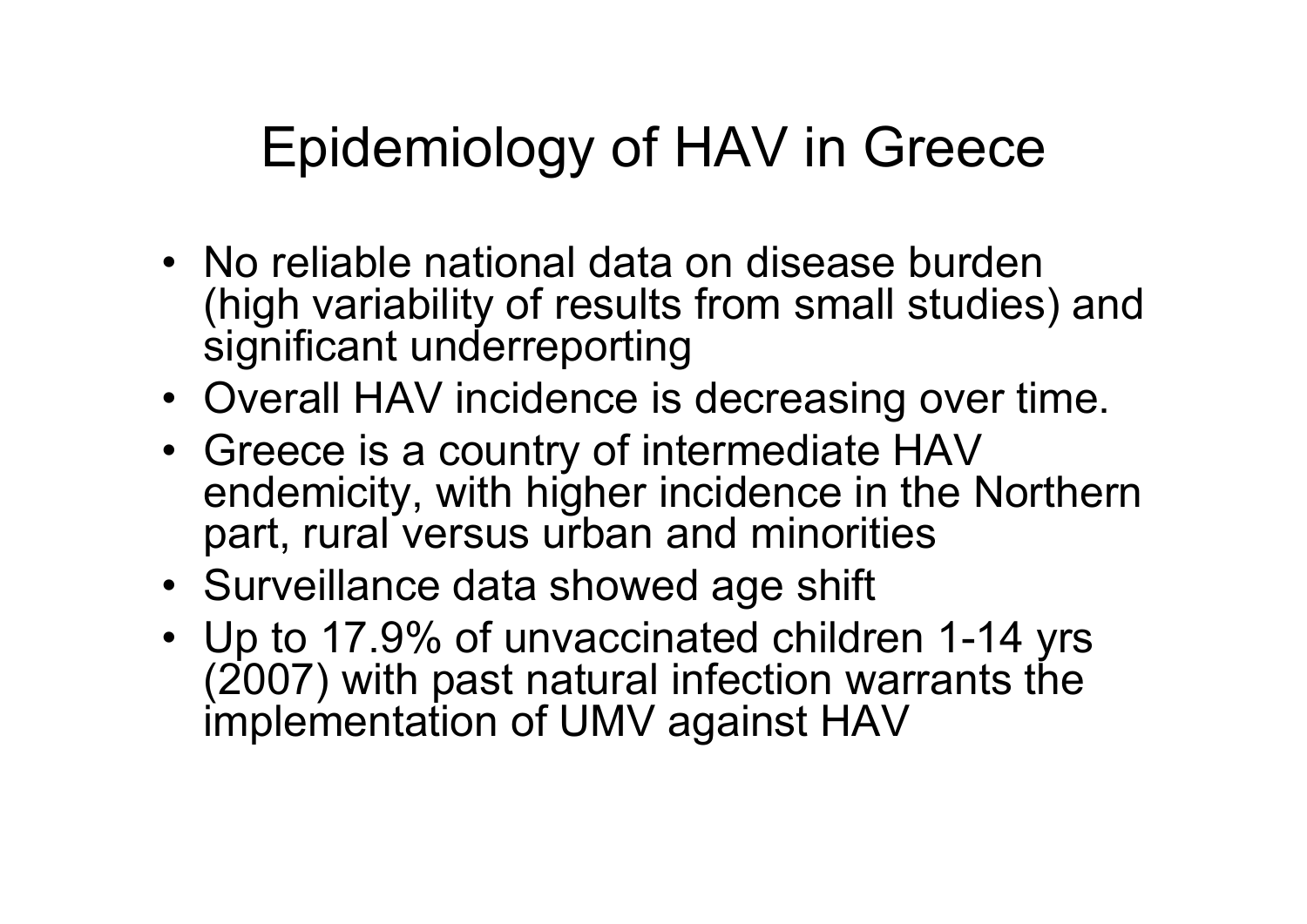## Epidemiology of HBV in Greece

- Greece is a country of intermediate HBV endemicity (>2%) with higher incidence in the Northern part, minorities and high risk groups
- HBV incidence is decreasing over time
	- – $-$  Impact of immunization
	- –Socio-economic improvements
	- –– Health care system improvement
- Intra-familial spread of HBV still documented HBV incidence is highest among 15-24 yrs old
- Factors influencing the current epidemiology include modes of transmission, travelling, immigrants (high HBsAg rate, high eAg+)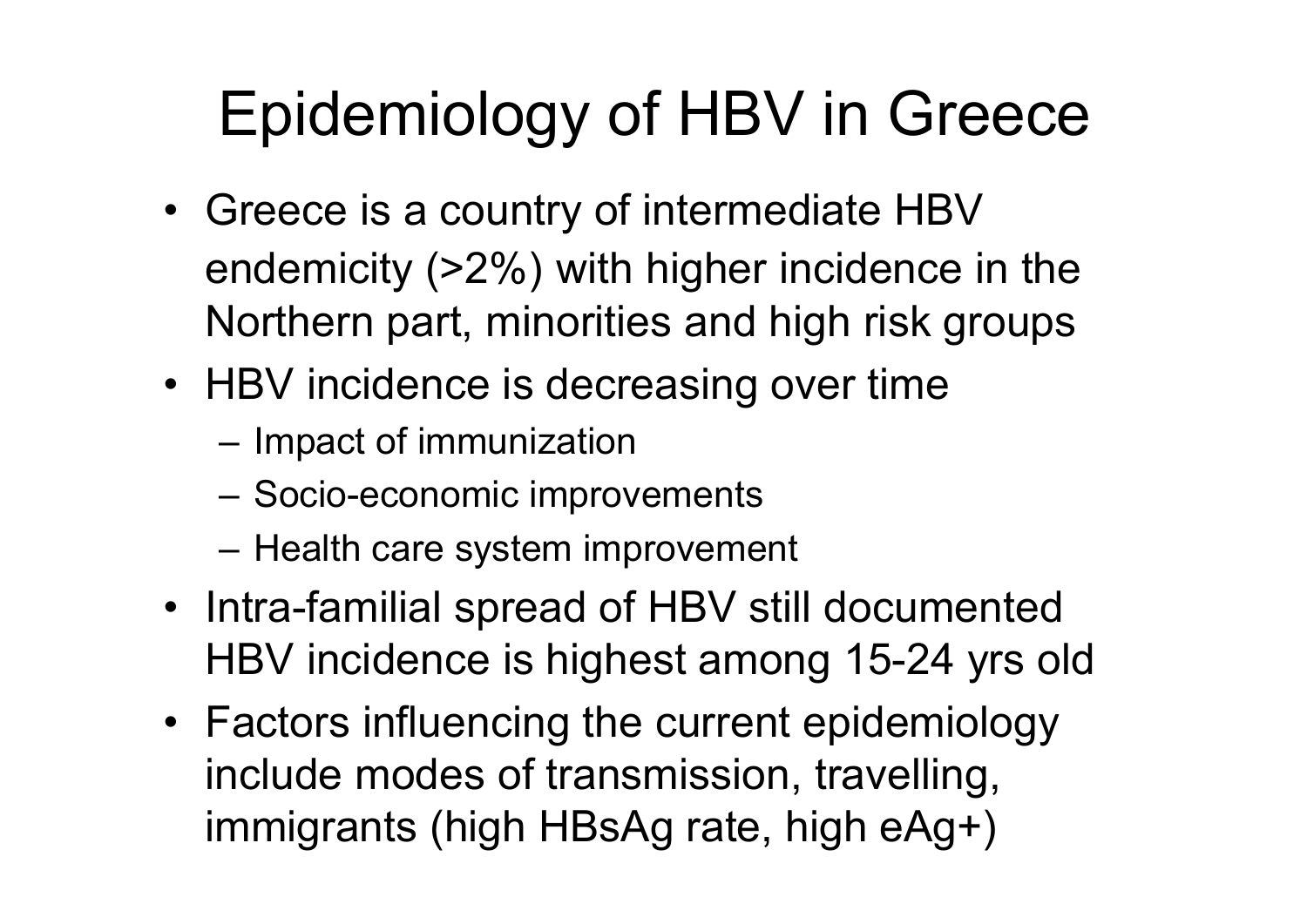# HCV epidemiology in Greece

- Greece is a country of low HCV endemicity (<2%) with highest incidence in Athens region (IDU)
- A higher incidence is also observed in minorities and high risk groups (blood transfusion, IDU etc)
- Surveillance data indicate that HCV incidence is decreasing over time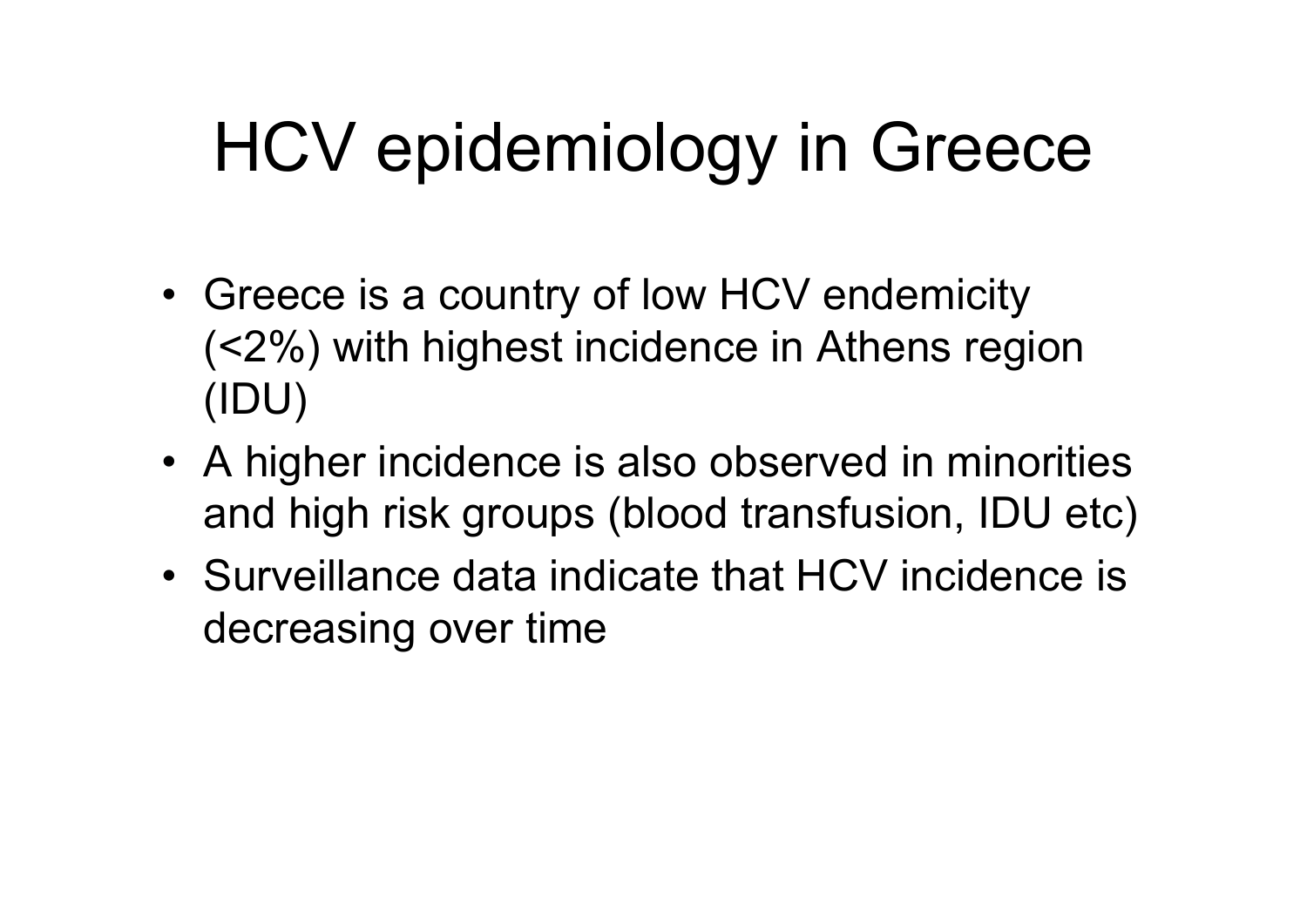# HDV epidemiology in Greece

- No HDV data representative of general population in Greece
- Mainly in IDU or specific areas, higher rates in immigrants (study in Albanians: 12,7%)
- High risk groups include IDU, prisoners, HIV+, prostitutes, minorities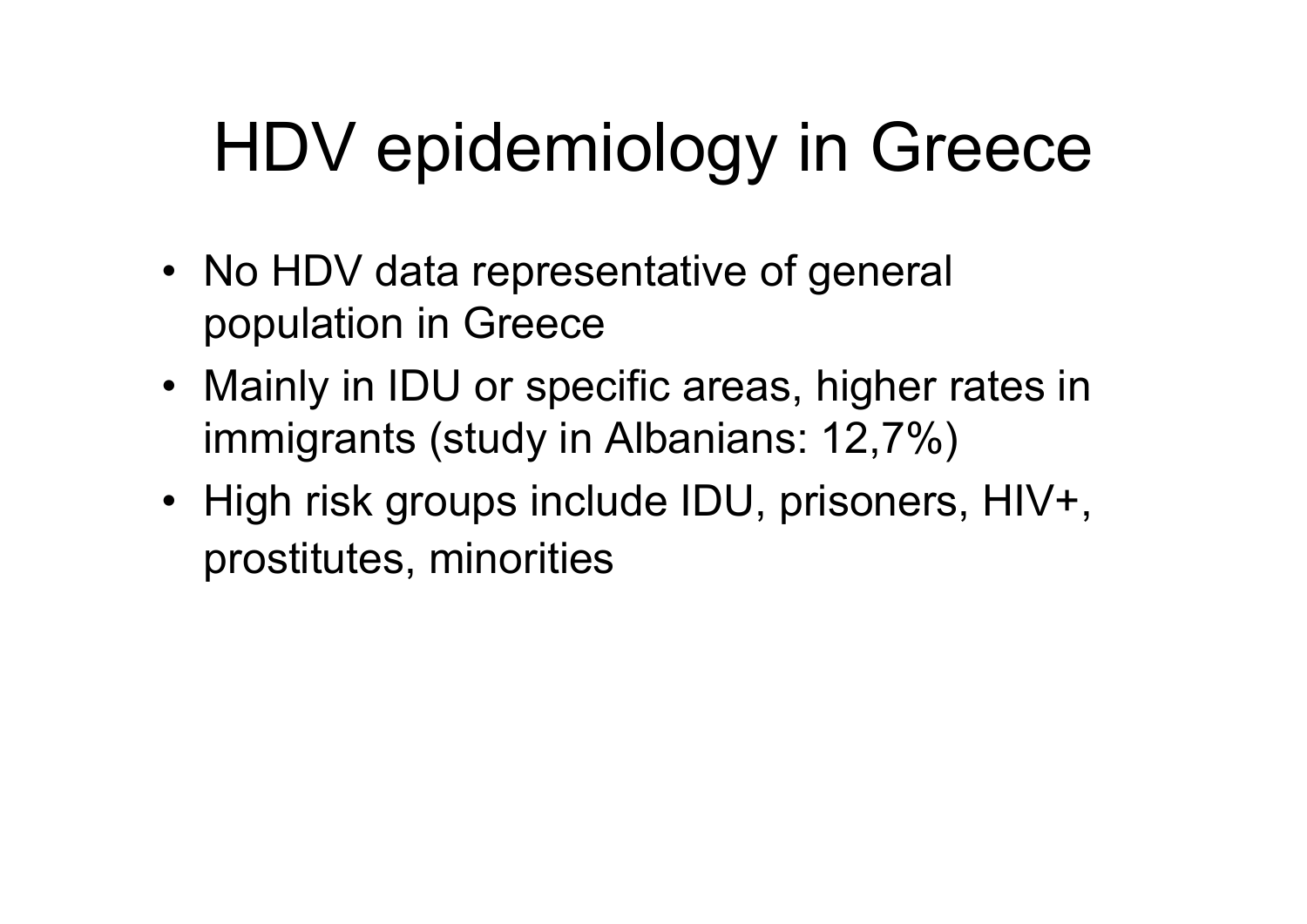# Epidemiology HEV

- Little data available
	- $-$  Healthy blood donors: 0.23%  $\,$
	- Healthy workers: 2.2%  $\,$
	- Higher prevalence in hemodialysis patients
- •• No evidence of endemicity from few existing data
- Further research could be considered on environmental link and animal reservoir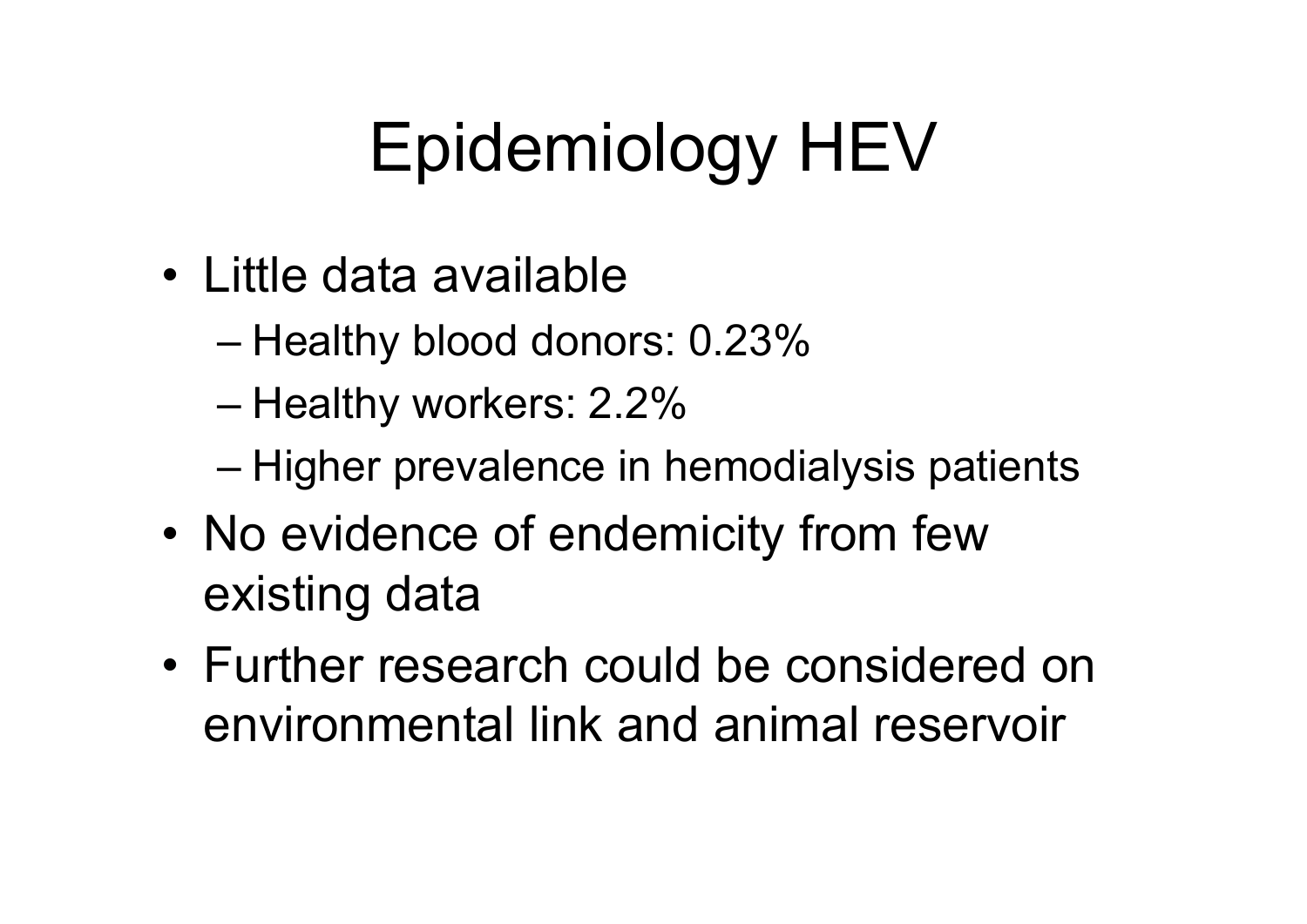#### Molecular epidemiology of HBV and **HCV**

- HBV genotype D most frequent in Greece, followed by A and G
- Several HCV genotypes detected, predominance of genotype 1 (particularly in older ones), with fast increase in prevalence of genotype 3 since 70's (esp. in younger ones)
- Distribution of HCV genotypes in Greece is different from other Mediterranean countries.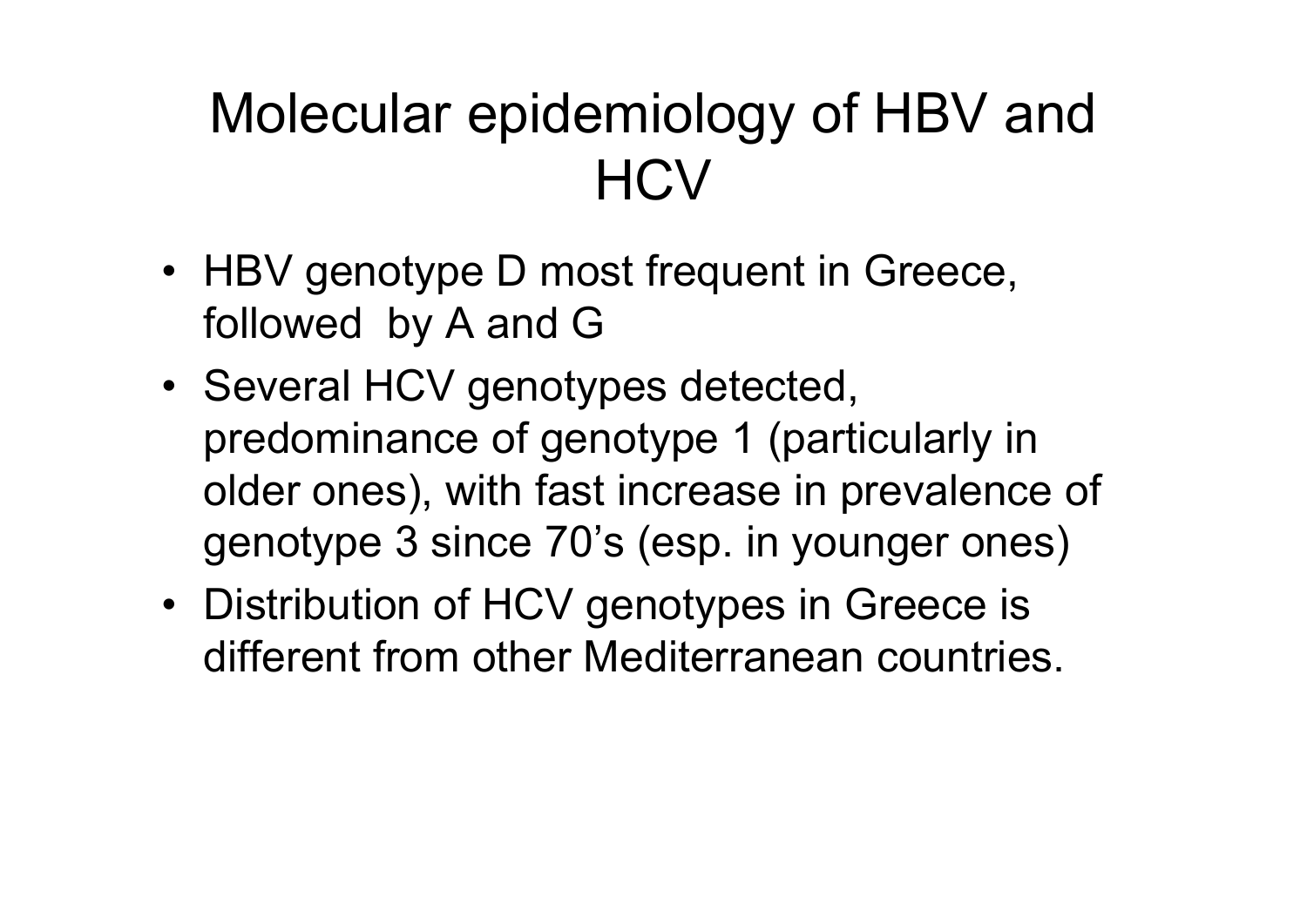### HBV, HCV patients and HIV co-infection

- Hepnet = uniquely large cohort of chronic HBV and HCV patients followed up since 2003 in a retrospective-prospective study
- Early diagnosis of infection data may be used to improve prevention and control
- Prevalence of HCV co-infection in Greece is relatively low among HIV patients
- HBeAg+ incidence is high in co-infected HIV patients unlike HIV neg patients in Greece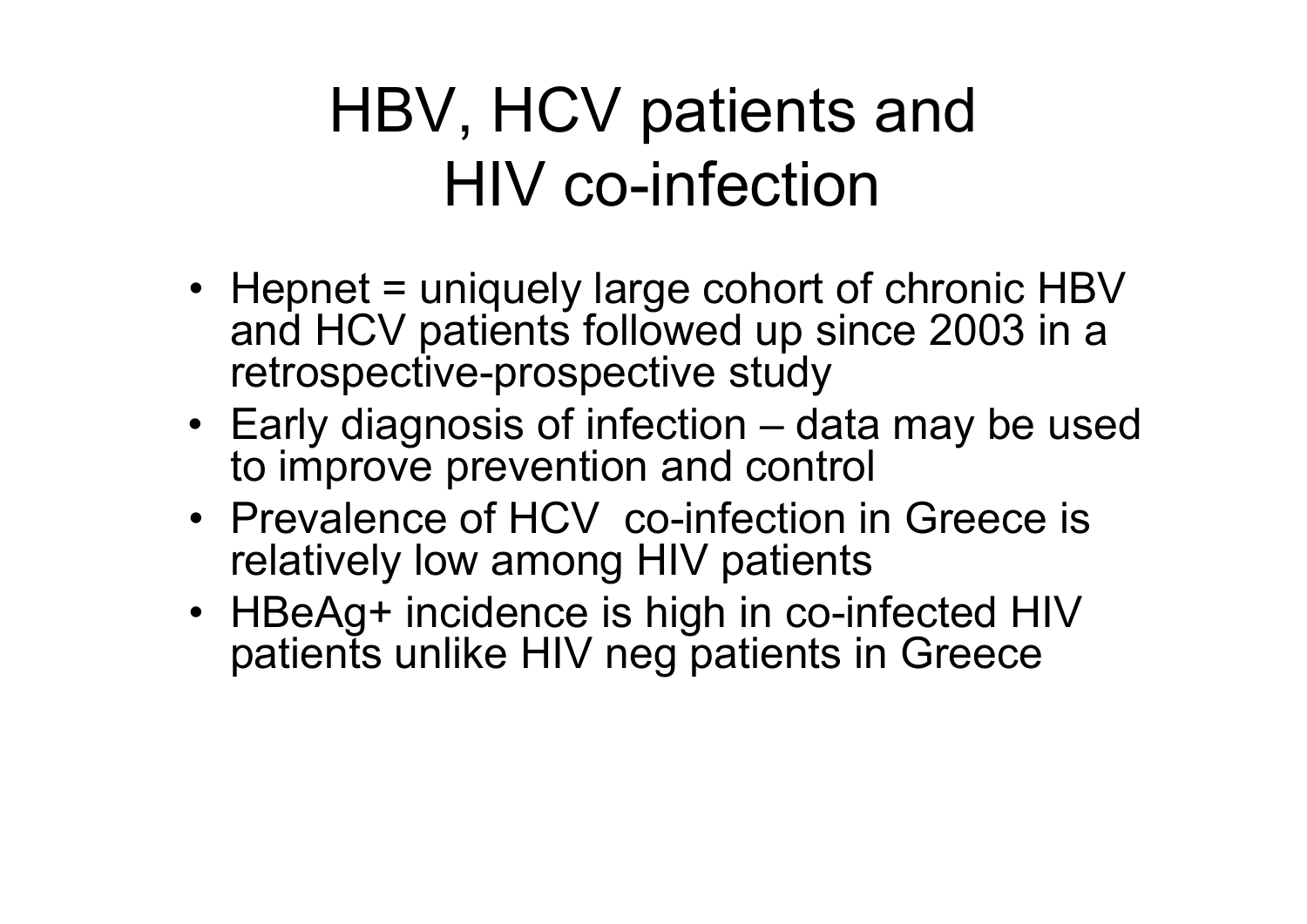#### Overall: lessons learnt/ challenges/ the way forward

- High involvement of private sector in HC services leads to social inequalities
- High involvement of private sector in immunization practices (>60%) may leave unvaccinated population unprotected and contribute to shifting epidemiology to older age groups
- Delay of first HBV dose increases risk for chronic carriage
- Absence of national hepatitis seroprevalence data
- Absence of reliable surveillance systems
- • Lab notification of hepatitis cases would help reducing underreporting by private physicians
- Development of several approaches to obtain national seroprevalence data, eg use of residual serum from routine testing
- Shortage of data of immunization status of HCW
- • Higher HAV, HBV and HCV incidence in immigrants deserves special attention in terms of immunization policy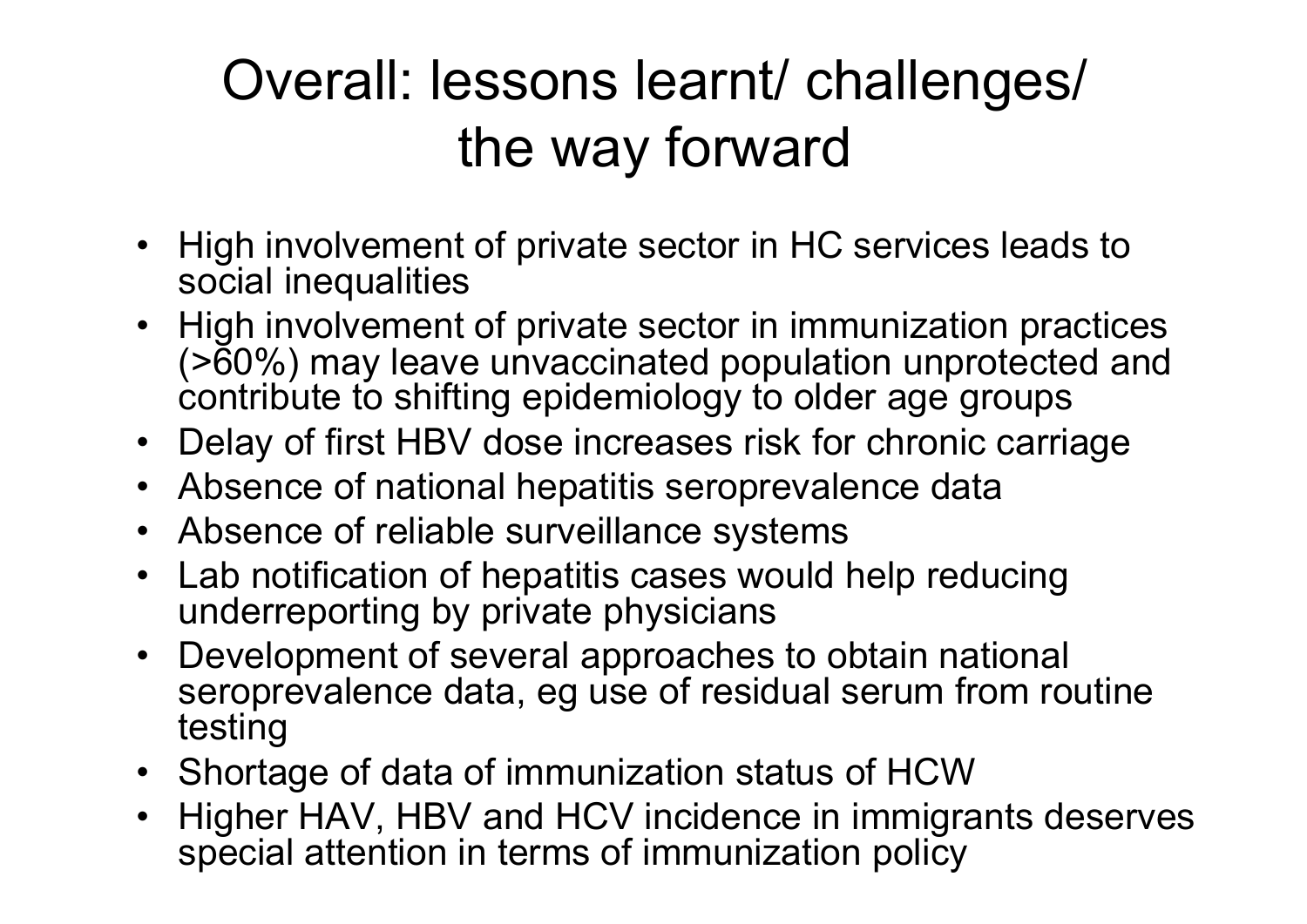## Lessons learnt

- HAV:
	- –Decreasing with changing epidemiology
	- Migration related; risk factors known
- HBV:
	- Need for data in the general population
	- Residual reservoirs of carriers known
	- Migration and socio-economic related
- HCV:
	- Low level
	- Genotype 3 increasing
	- –– Higher data in some groups need better understanding and follow-up actions
	- –– Risk factors remain through failure of prevention in medical practice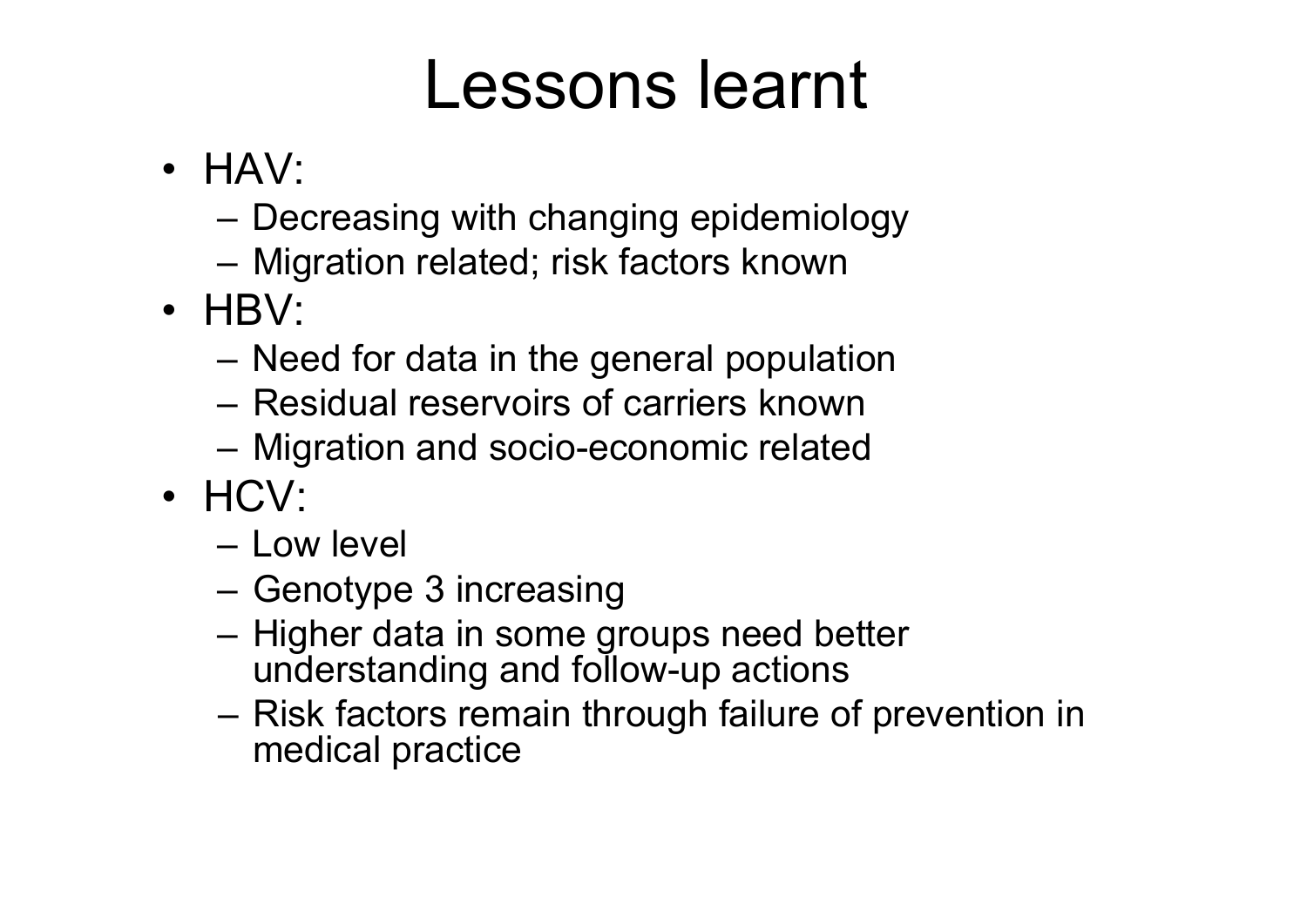## Research challenges

- As epidemiological data are often fragmented and not based on representative samples:
- Figures are sometimes puzzling
- Need for verification in larger representative cohorts  $-$  In particular for HCV prevalence data
- different approaches for a national sero-prevalence study were presented and discussed to document:
	- prevalence (age-specific)
	- Burden of diseases
	- $-$  Impact of preventative interventions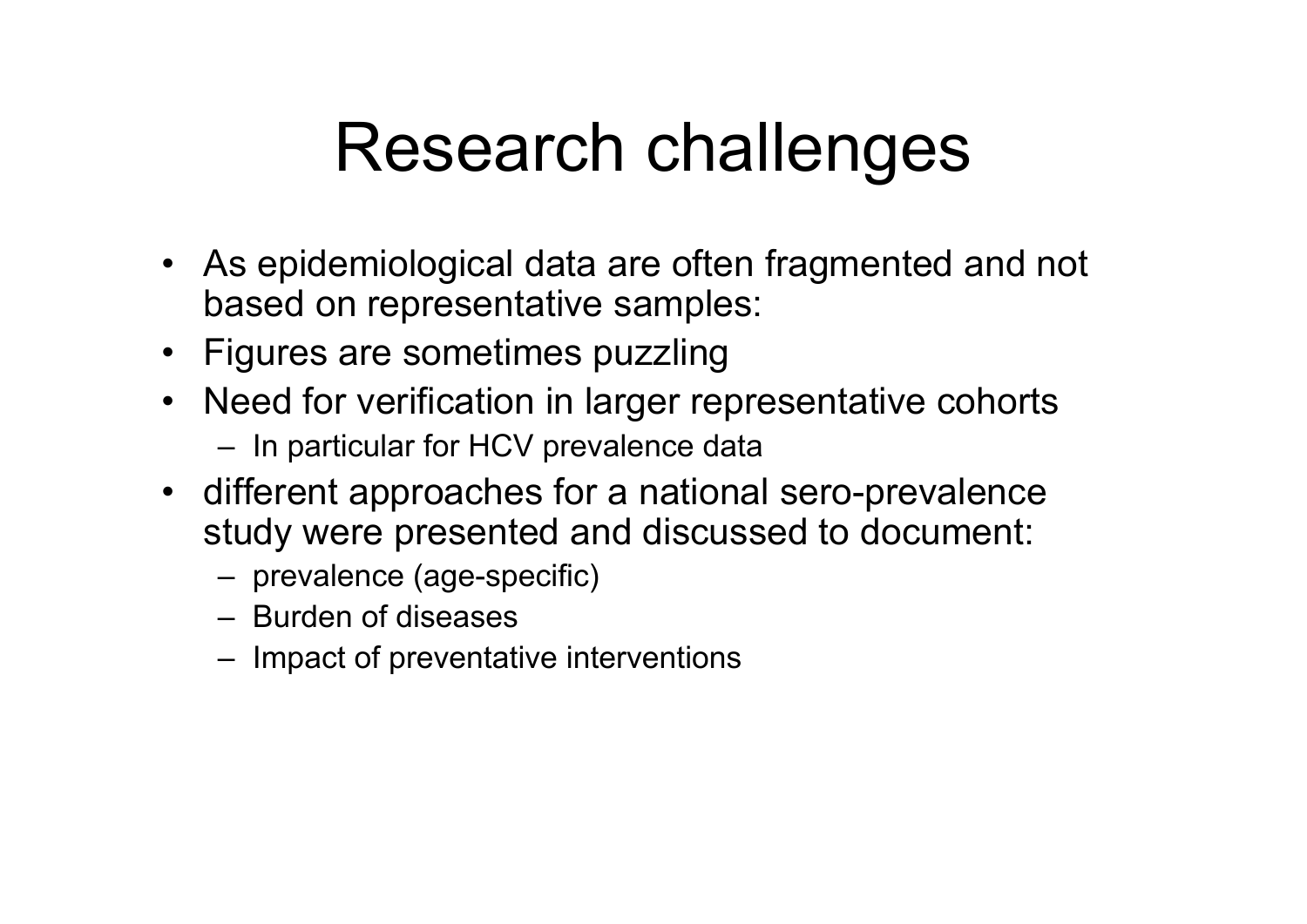## Research challenges (con't)

- 4 alternatives:
	- Based on current data, to build a prediction model through back calculation methods
	- Sero-prevalence study based on residual samples (ESEN-like)
	- –Population based sero-survey
	- –– National health survey
- All have their pros and cons
- Funding will be a major issue
	- – $-$  Linking with HIV sero-prevalence could be a possibility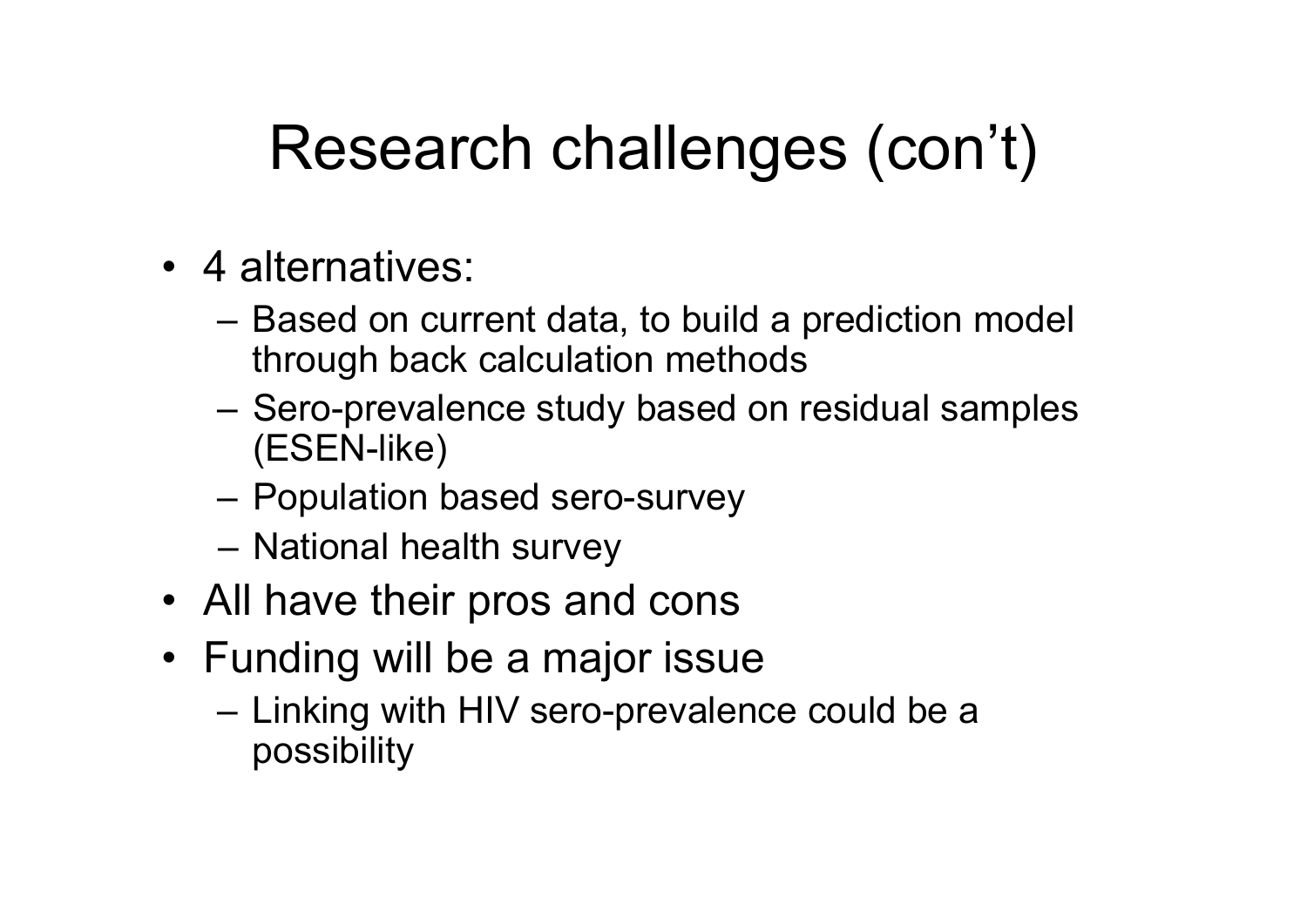### Research on surveillance and vaccination uptake

- •• Set up campaigns to stress the importance of timely hepatitis B vaccination
- Use of combined vaccines could be promoted

– Pay attention for the financial issue

• Vaccination coverage study to be repeated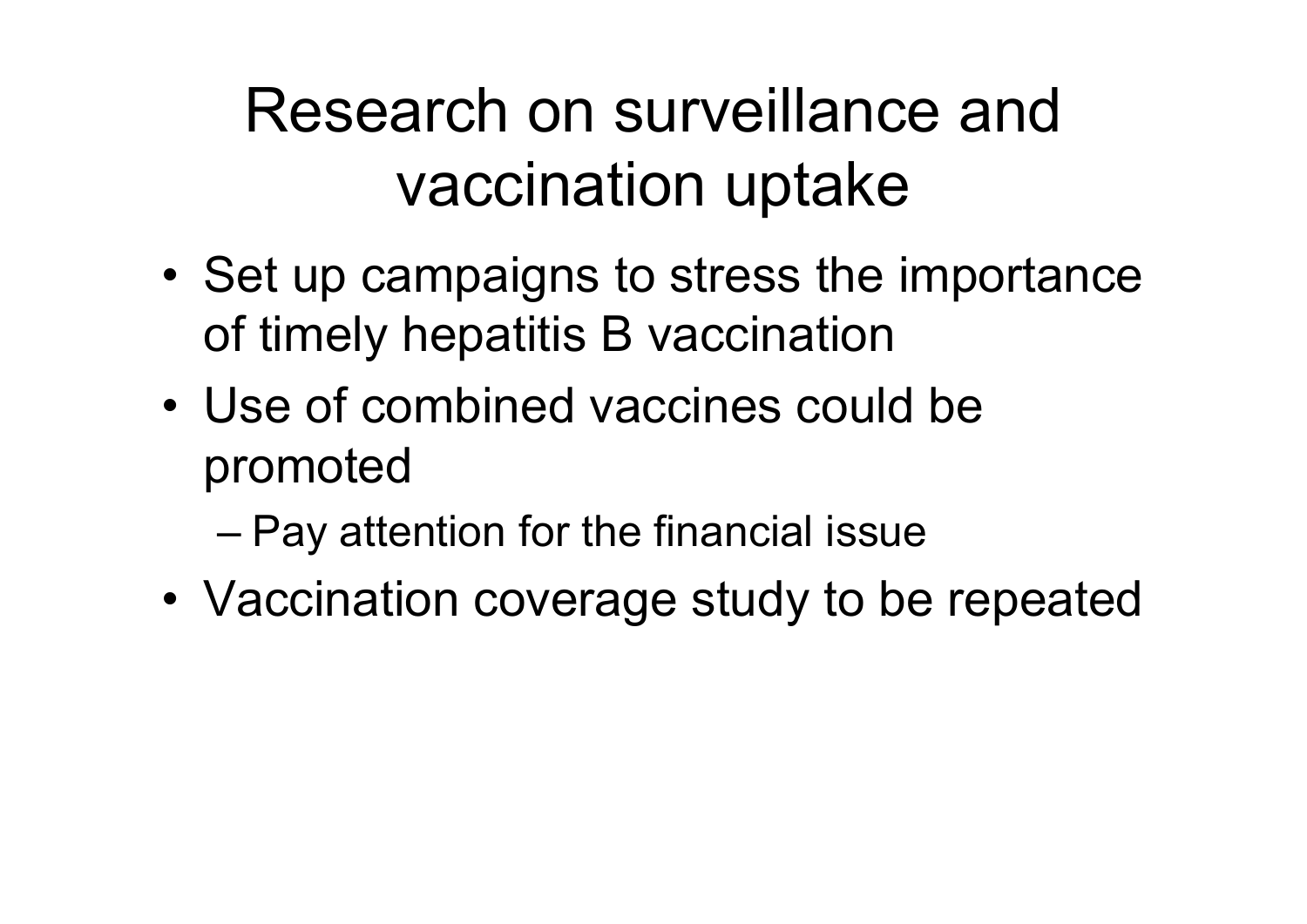## Need for further research

- •• Need for further research on the potential implication of high HCV in HCW in some hospitals
	- Issue of further spread
	- $-$  Issue of exposure and universal precautions
- Planned research within the Hepnet study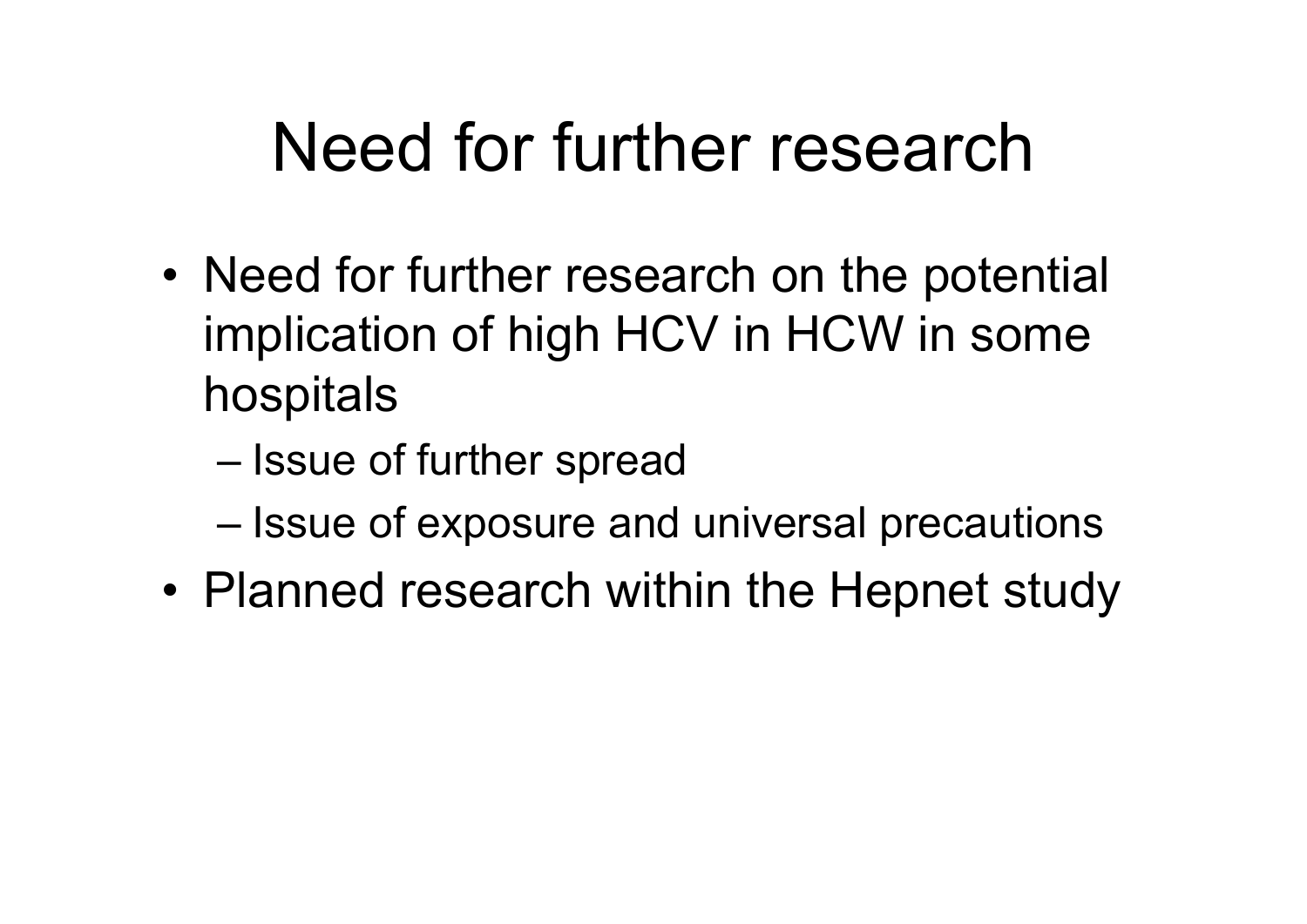## strengths

- • Group of remarkable scientists, doctors and public health experts
	- Tackling the well known problem of viral hepatitis
	- Large research output
- • Clear early identification of viral hepatitis as a public health burden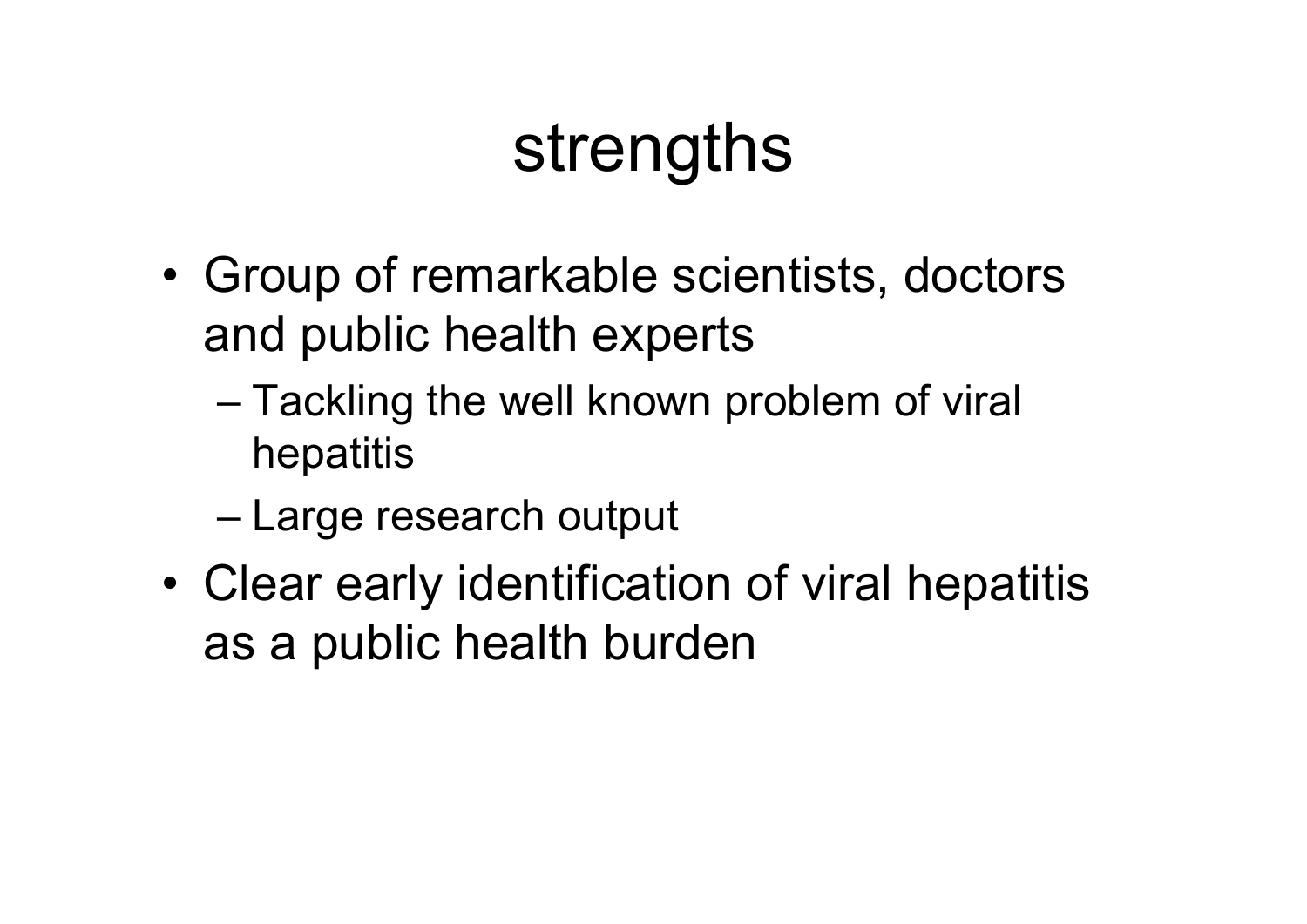# strengths

Aware of the limitations of some data

- Willingness to design and perform additional epidemiological studies
- Issuing and updating documents and recommendations (HCDCP)
- Coordinating a large nationwide cohort study (hepnet-study)
	- Which improves collaboration (30 centres)
	- Confirms results from other smaller studies
	- Common standards of care can be introduced
	- – To achieve more effective treatment need for early diagnosis of HBV and HCV (through better screening and surveillance)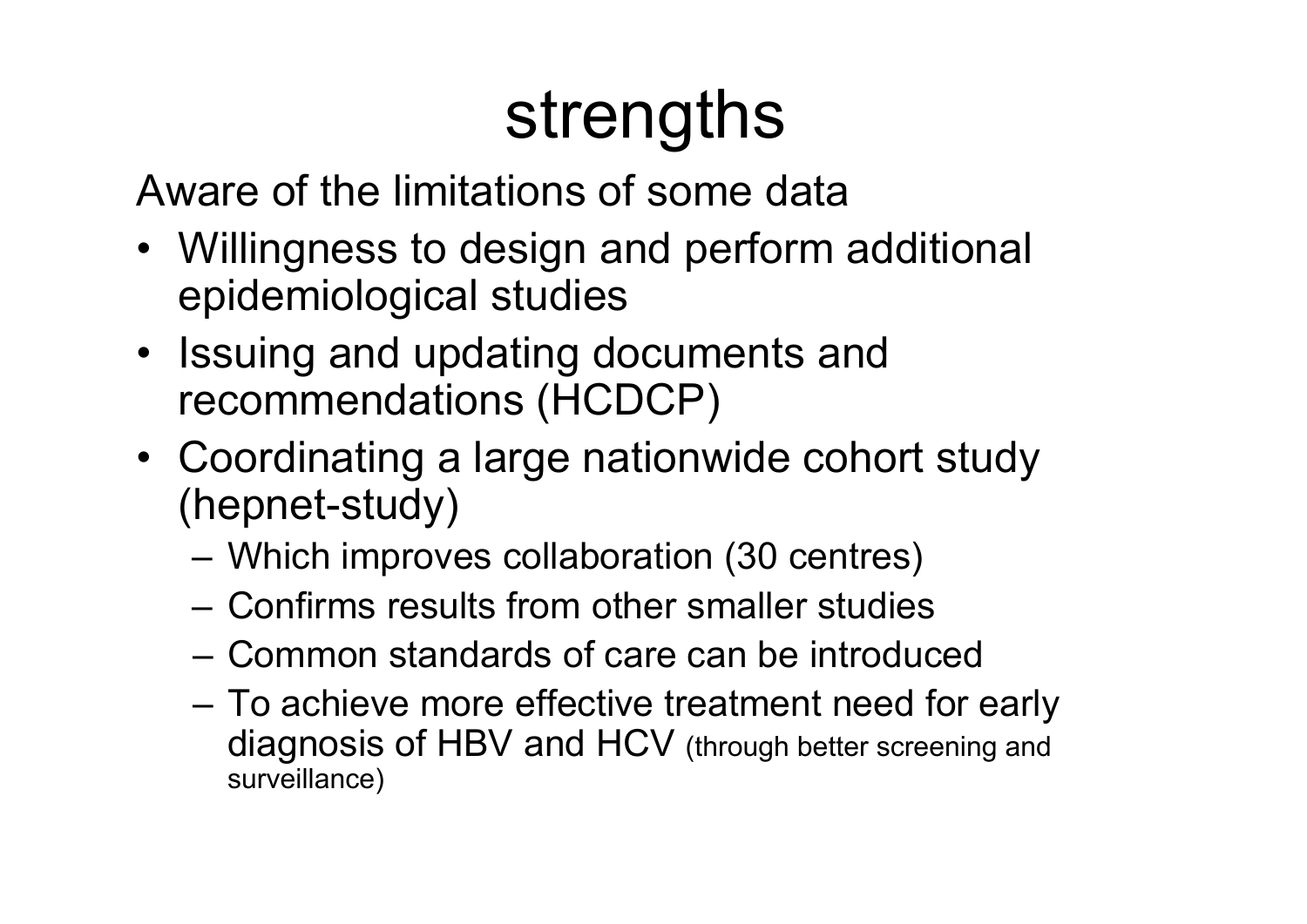## strengths

- Use of EU case definition in the surveillance system of hepatitis A and B
- Enhanced surveillance system during the Olympics could be maintained for routine surveillance by HCDCP
- • Child Health Booklet is a unique source of data on immunization status of children in **Greece**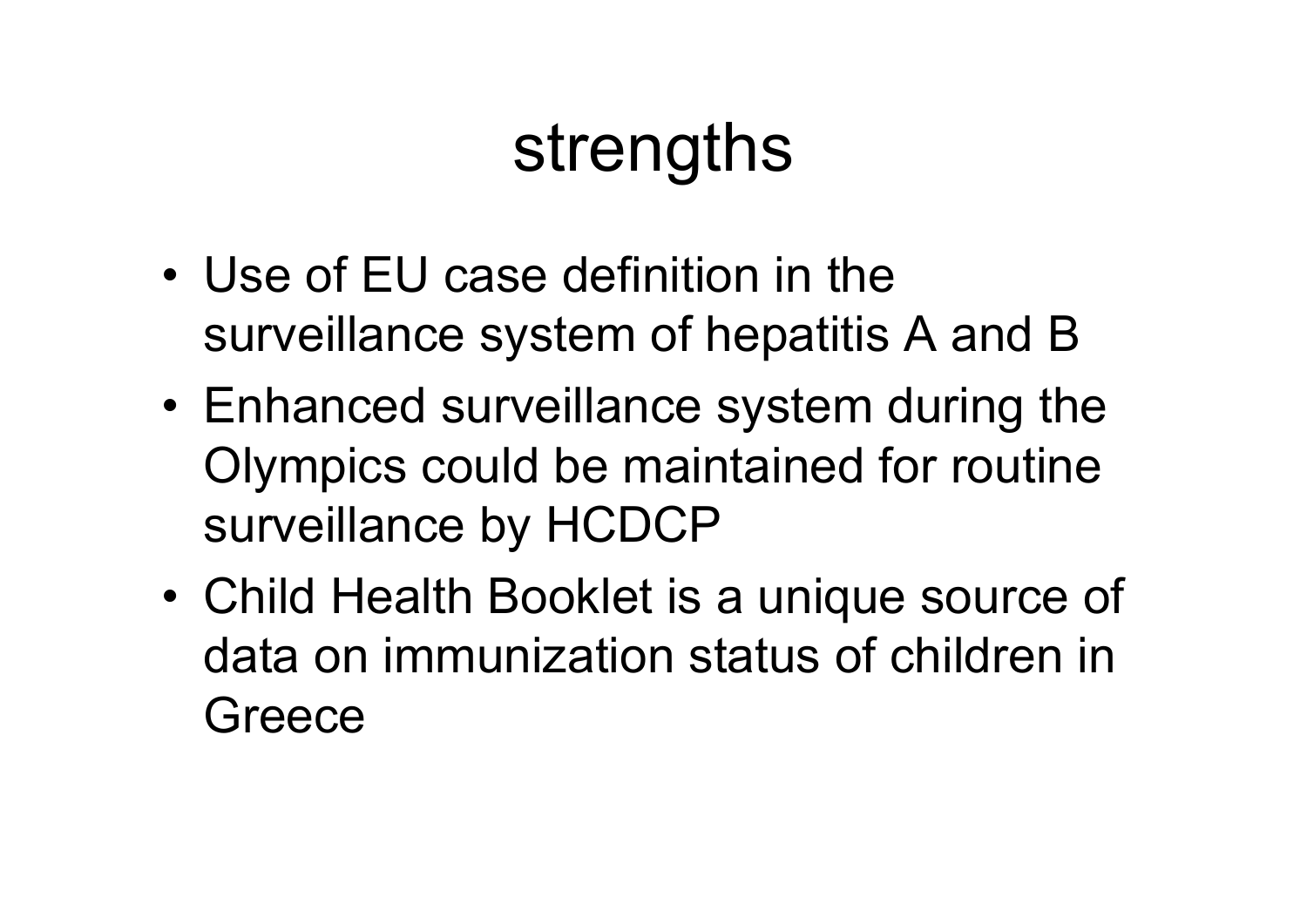## challenges

- Private public health system
	- Rapid introduction of new vaccines
	- No immediate guarantee to cover the whole country
	- Inequalities remain
		- In particular in immigrant population (7-10%)
		- In lower socio-ecomomic population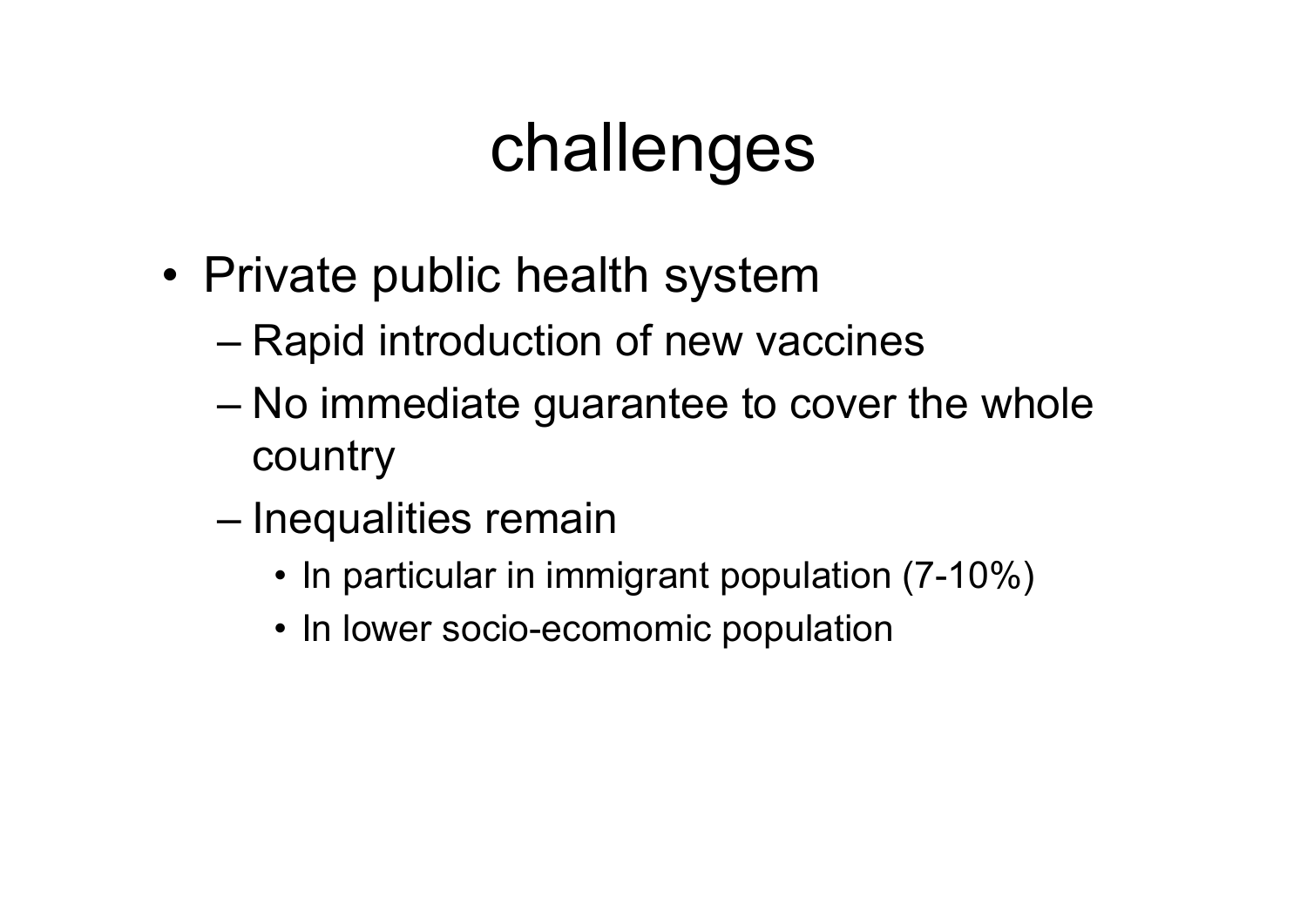# challenges

- Decision on UVM HAV vaccination
- Bring the Israelian experience into practice
	- –– Decision making process
	- $-$  pros and cons
	- Area of endemicity in transition
	- –– High contact rate between high and low socioeconomic risk groups – number of outbreaks?
	- – $-$  Fulminant hepatitis A?
	- –– Priority setting
	- –Cost-benefit analysis
	- –– Long-term view!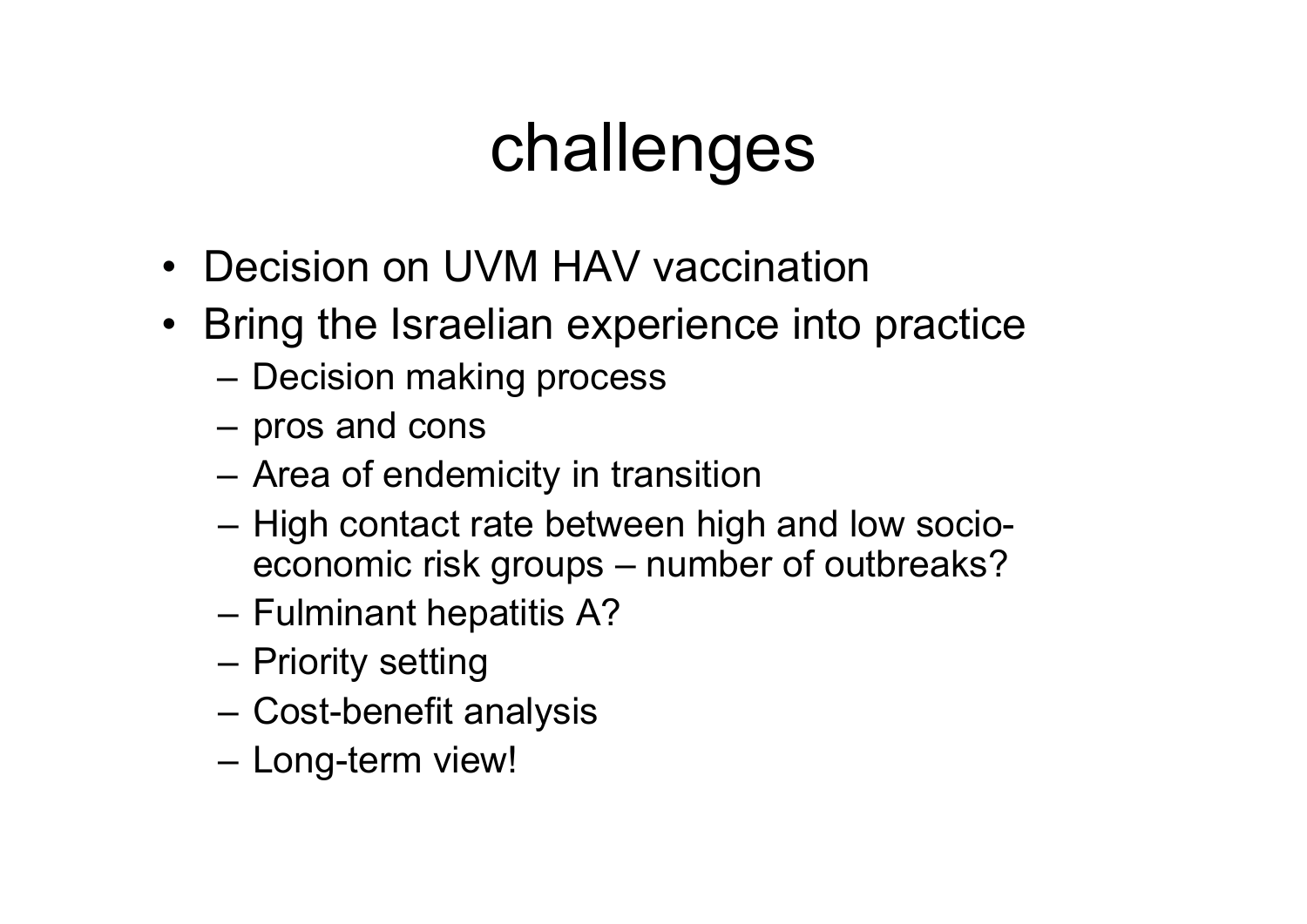## challenges

- Many issues have been raised regarding the HBV-HIV and HCV-HIV co-infections
	- Diagnosis, influence on progression, efficacy of treatment, therapy completion, drug interactions, …
- Increasing experience with treatment of HIV-HBV and HIV-HCV co-infected patients, but further need for LT follow-up
- Attention should be paid to strengthen primary prevention: harm reduction measures, needle exchange programmes, …
- Enhance HBV vaccination policy
- HBV and HCV treatment in HIV+ should be enhanced
- Data relating to preventive measures taken to reduce HIV/HBV/HCV infections in IDUs should be made available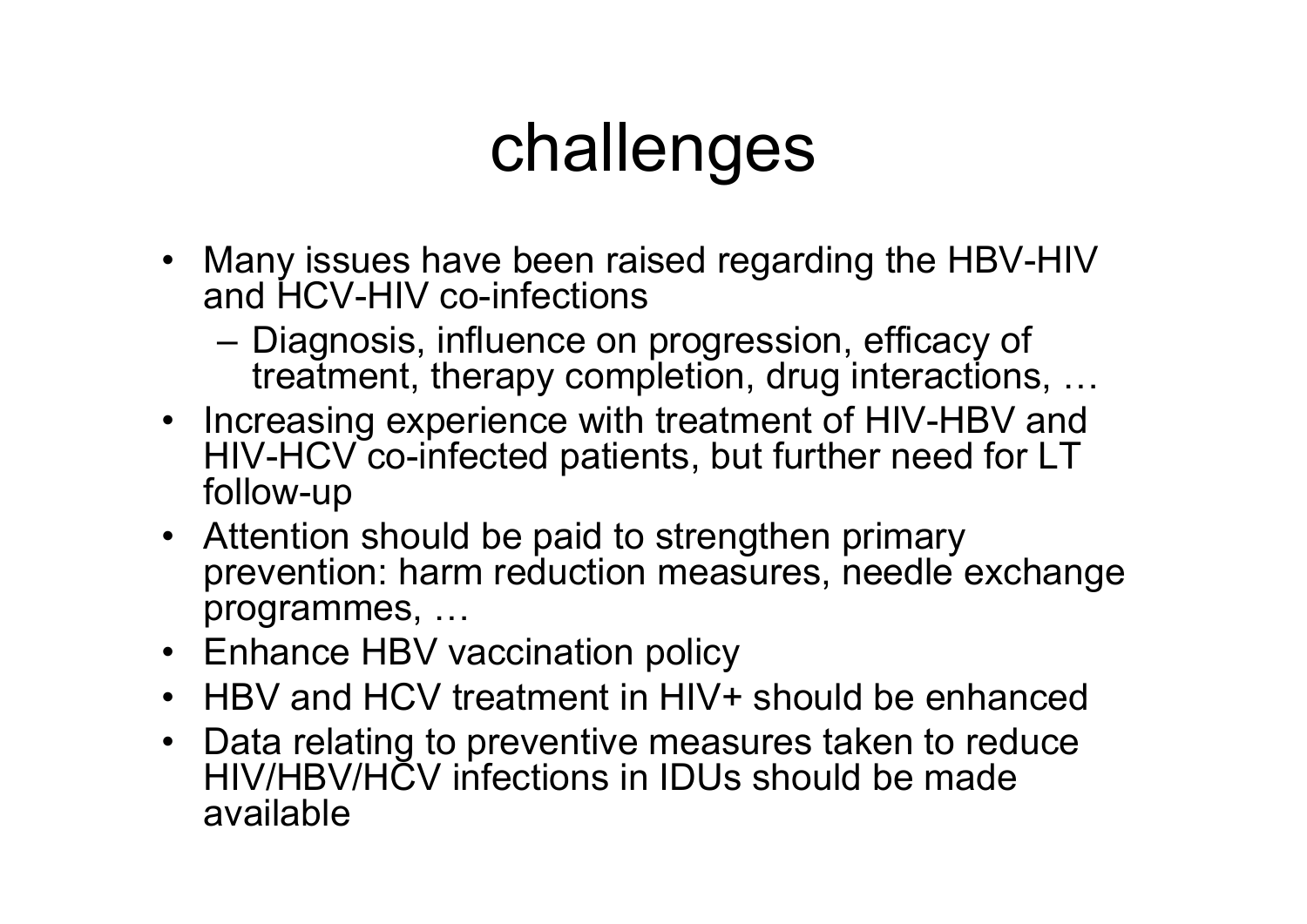### recommendations

- • As higher HCV prevalence reported to be associated with some iatrogenic practices (use of glass syringes, non-disposable material, dental practices, surgery, hospitalisation, …)
	- Attention should be paid to:
		- how to control this
		- Implement standard precaution measures
		- Emphasize importance in (para)medical education